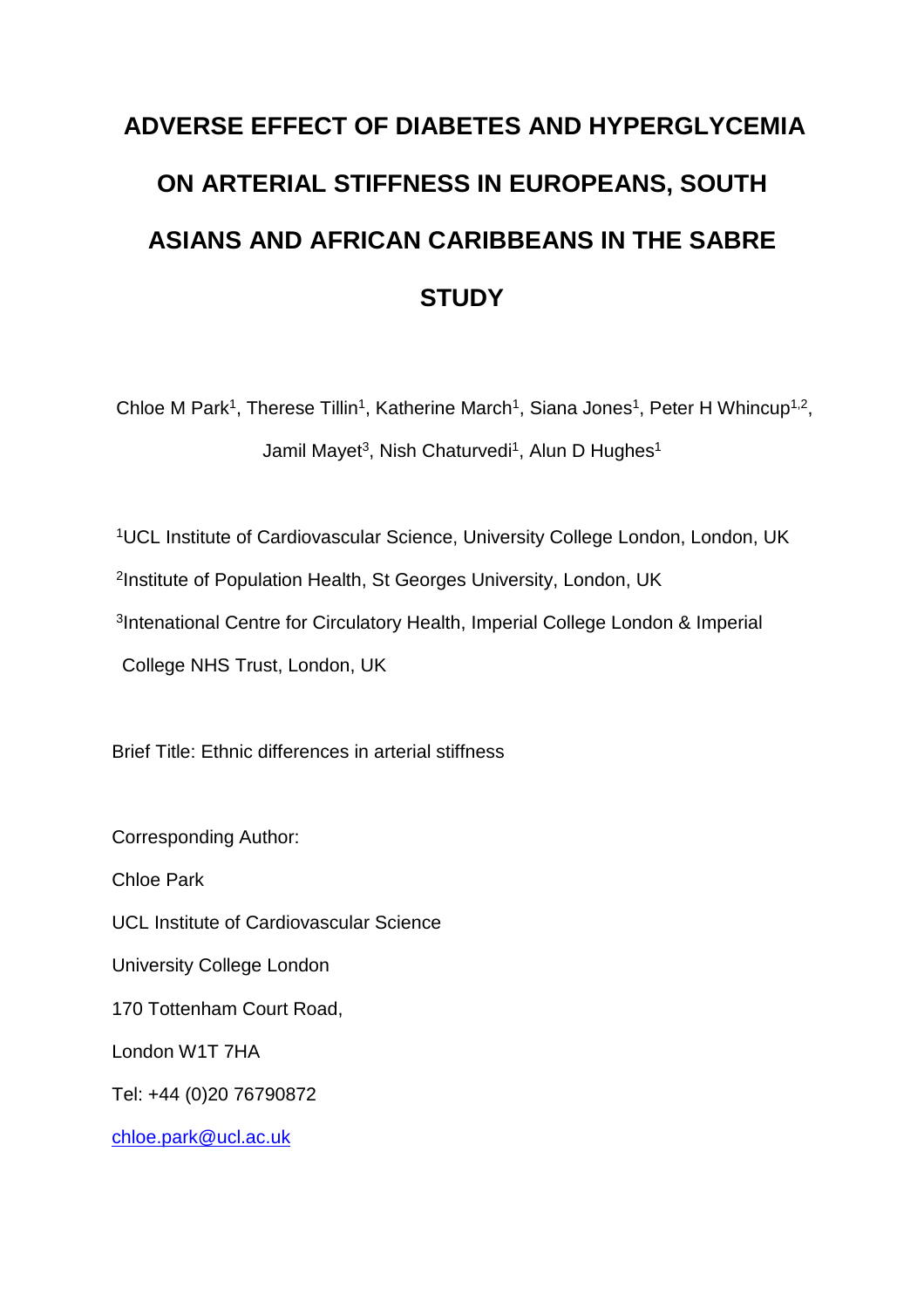Sources of Funding: The study was funded at baseline by the Medical Research Council, Diabetes UK and British Heart Foundation and at follow-up by the Wellcome Trust (082464/Z/07/Z) and British Heart Foundation (SP/07/001/23603). The funders played no role in the study design and conduct, nor these analyses, or the decision to submit the manuscript for publication. The SABRE study group is entirely independent from the funding bodies.

Conflicts of interest: None

Word count: 4473 Number of Tables: 4 Number of Figures: 1 Number of online supplementary files: 1: 6 parts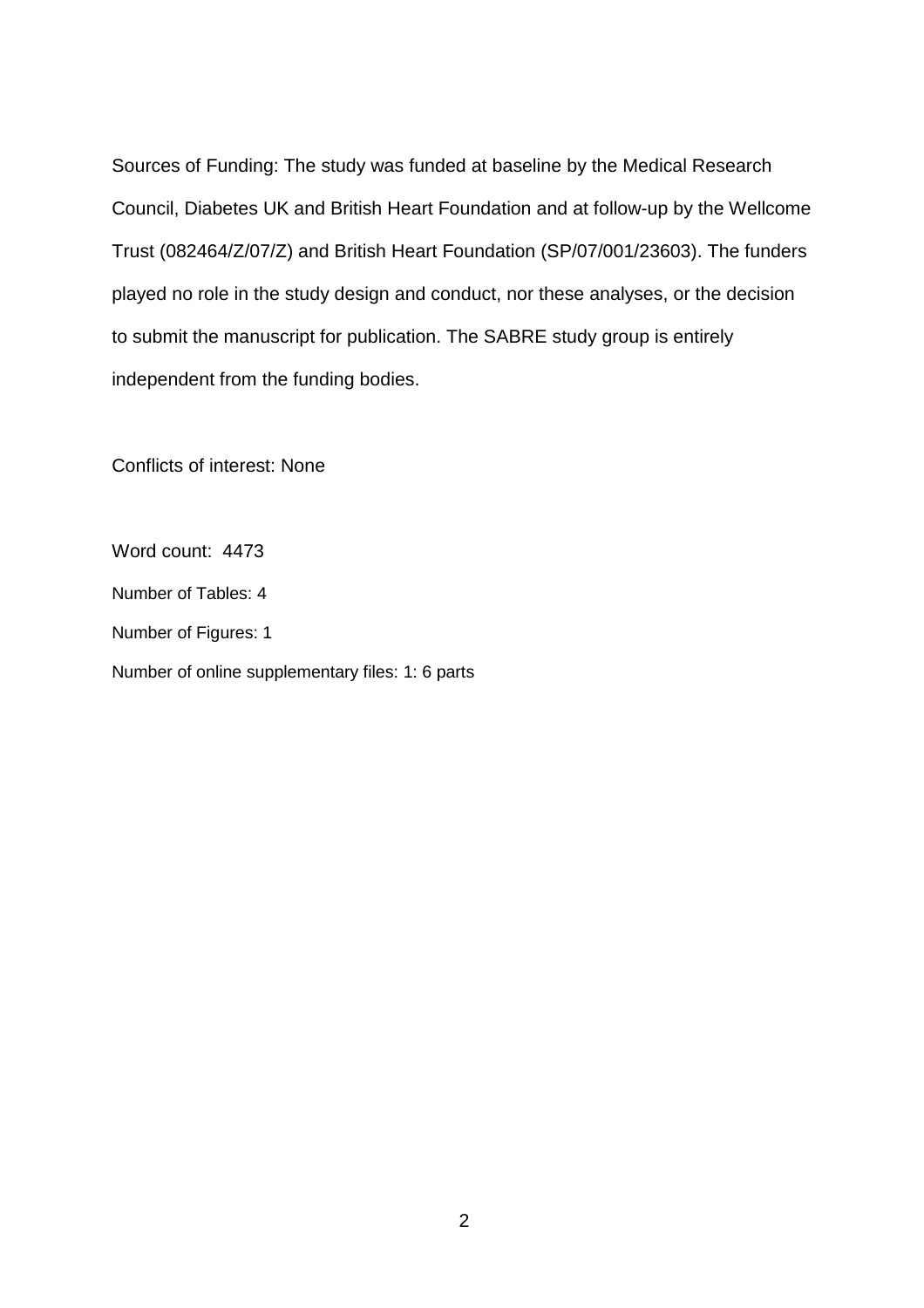#### Abstract

Objectives: Ethnic minority groups in the UK experience marked differences in cardiovascular disease risk. We investigated differences in arterial central hemodynamics, stiffness and load in a tri-ethnic population-based cohort. Methods: 1312 participants (70±6y) underwent echocardiography and measurement of brachial and central blood pressure to assess central arterial hemodynamics including central pulse pressure (cPP), arterial stiffness (cPP/stroke volume (SV)), systemic vascular resistance (SVR) and load (Ea).

Results: Brachial and central systolic blood pressures were similar in all ethnic groups. Compared to Europeans, cPP, cPP/SV and E<sup>a</sup> were higher in South Asians. In contrast, cPP/SV was lower in African Caribbeans despite higher mean arterial pressure, higher SVR and higher diabetes prevalence. cPP/SV and E<sup>a</sup> remained significantly higher in South Asians and significantly lower in African Caribbeans after multivariate adjustment. Diabetes and higher HbA1c were more strongly associated with higher cPP/SV in South Asians than in Europeans (p  $interaction = 0.045$  and 0.005 respectively); higher HbA<sub>1c</sub> was also more strongly associated with increased  $E_a$  in South Asians than Europeans (p interaction=0.01). There was no evidence of an interaction between glycemia and cPP/SV in African Caribbeans.

Conclusion: Compared to Europeans, South Asians have unfavourable arterial function. Diabetes and hyperglycemia have a more deleterious effect on cPP/SV and E<sup>a</sup> in South Asians. In contrast African Caribbeans have more favourable arterial function than Europeans and South Asians. These differences may contribute to the differential ethnic rates of cardiovascular disease.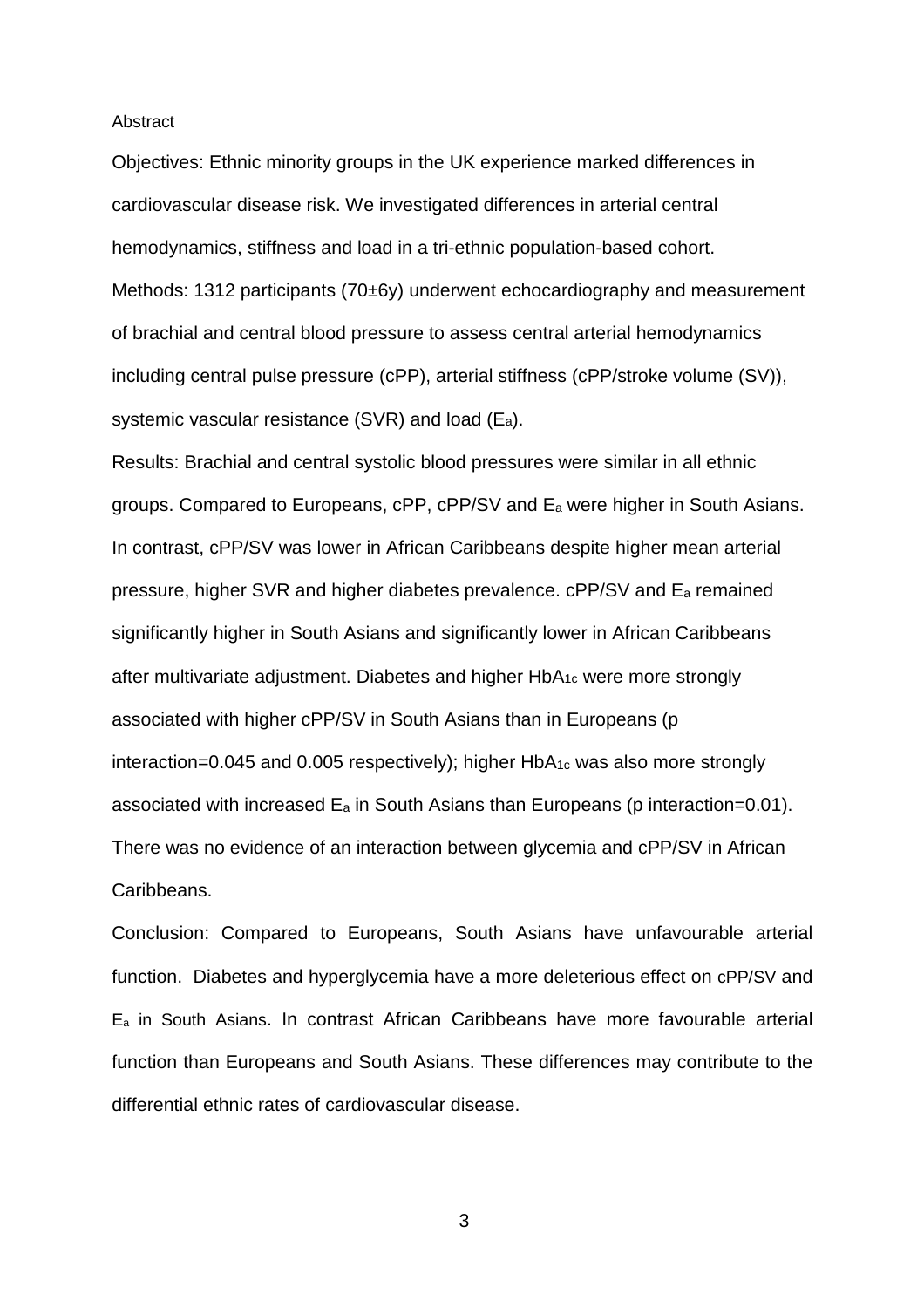Key Words: diabetes, hyperglycaemia, ethnicity, blood pressure, hemodynamics, arterial stiffness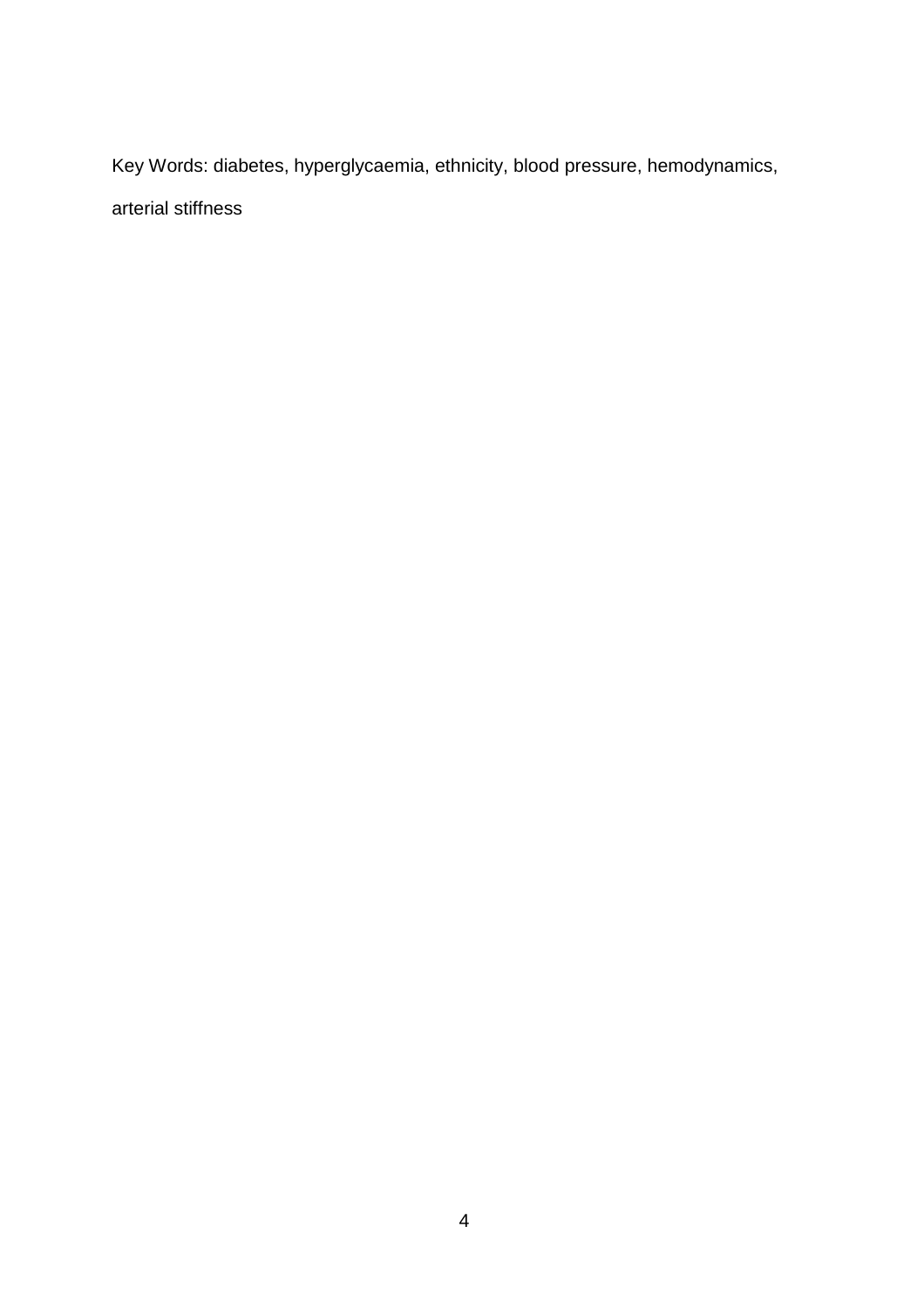Introduction

People of South Asian and African Caribbean origin experience marked differences in cardiometabolic disease compared to people of European origin. Both ethnic minority groups are more insulin resistant, and have a 3-4 fold excess of diabetes.(1) Stroke mortality is almost doubled in both South Asians and African Caribbeans, but, while coronary heart disease (CHD) mortality is elevated in South Asians, African Caribbeans experience CHD mortality rates that are 50% lower than the comparator European population despite the higher rates of diabetes.(2) This marked ethnic difference is unexplained by conventional risk factors.(2)

Elevated blood pressure (BP) is a major risk factor for CHD and stroke.(3) Hypertension is more prevalent in African-Caribbean populations,(4) but observed differences in brachial BP do not appear to account for the nearly twofold excess of stroke and cannot explain lower rates of CHD. (2, 5) In contrast, differences in brachial BP between South Asians and Europeans are generally small and inconsistent(6). Recent evidence indicates that central (aortic) systolic or pulse pressure and increased arterial stiffness predict CHD and stroke independently of brachial BP. (7, 8) Central hemodynamics, aortic stiffness and arterial load may therefore better explain ethnic differences in cardiovascular risk. Previous studies of arterial stiffness in South Asian or African Caribbean people have often been restricted to clinic or hospital populations, with relatively small numbers.(9-15) Information on ethnic differences in central hemodynamics is also incomplete. A recent study which pooled central augmentation index (AI<sub>x</sub>) values from 5 separate studies reported that African Americans and Andean Hispanics had higher, whereas American Indians had lower AI<sup>x</sup> than British whites or Chinese people.(16) However this analysis of ethnic haemodynamic differences was limited by the differing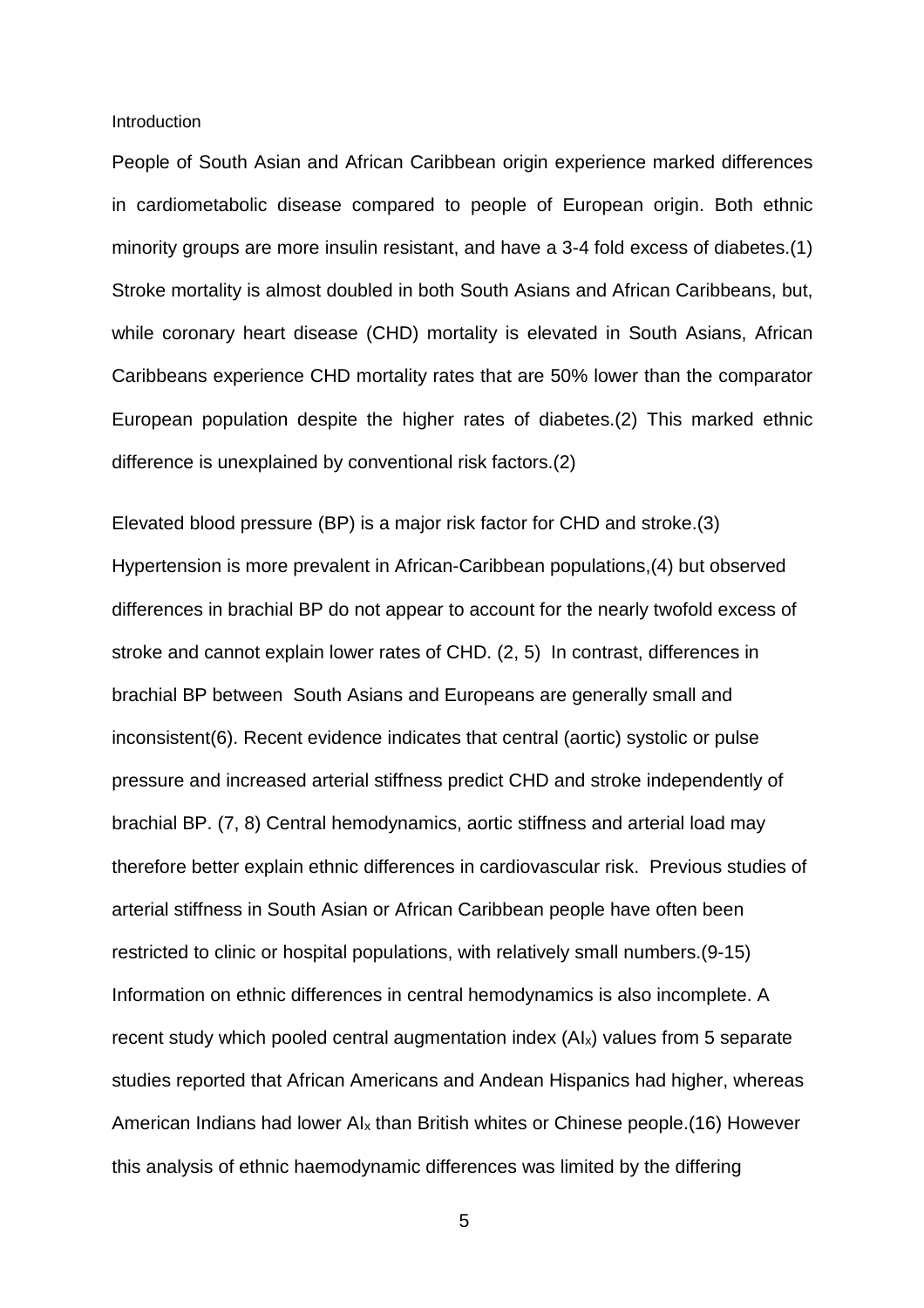methodologies used to measure central pressure, and the diverse geographical settings.

We therefore investigated UK-based ethnic differences in central hemodynamics, arterial stiffness and arterial load as a potential explanation of ethnic differences in CHD risk. We also explored the potential role of diabetes/hyperglycaemia in any differences observed in ethnic minority groups.

## Methods

## *Study Population*

Participants were recruited from clinic attendees for the 20 year follow-up visit for the Southall and Brent REvisited (SABRE) study, a tri-ethnic population-based cohort consisting of white European, first generation migrant South Asian and African Caribbean men and women. Details of the cohort have been published (17) . Participants were recruited from primary care between 1988 -1991, when they were aged 40-69 years. 4857 participants took part in the original study (2346 Europeans, 1710 South Asians and 801 African Caribbeans). Surviving participants were invited to attend the 20 year follow-up investigation between 2008 and 2011 when they were aged 58 to 86y. 1438 participants attended for follow-up investigation. A detailed account of the SABRE cohort at follow-up is given in Online Figure 1 in the onlineonly Data Supplement. Approval was obtained from the local research ethics committee and all participants gave written informed consent, including consent to primary care record review. Follow-up clinic attendees were as a group healthier than the entire cohort at baseline; however we have shown that survival rates and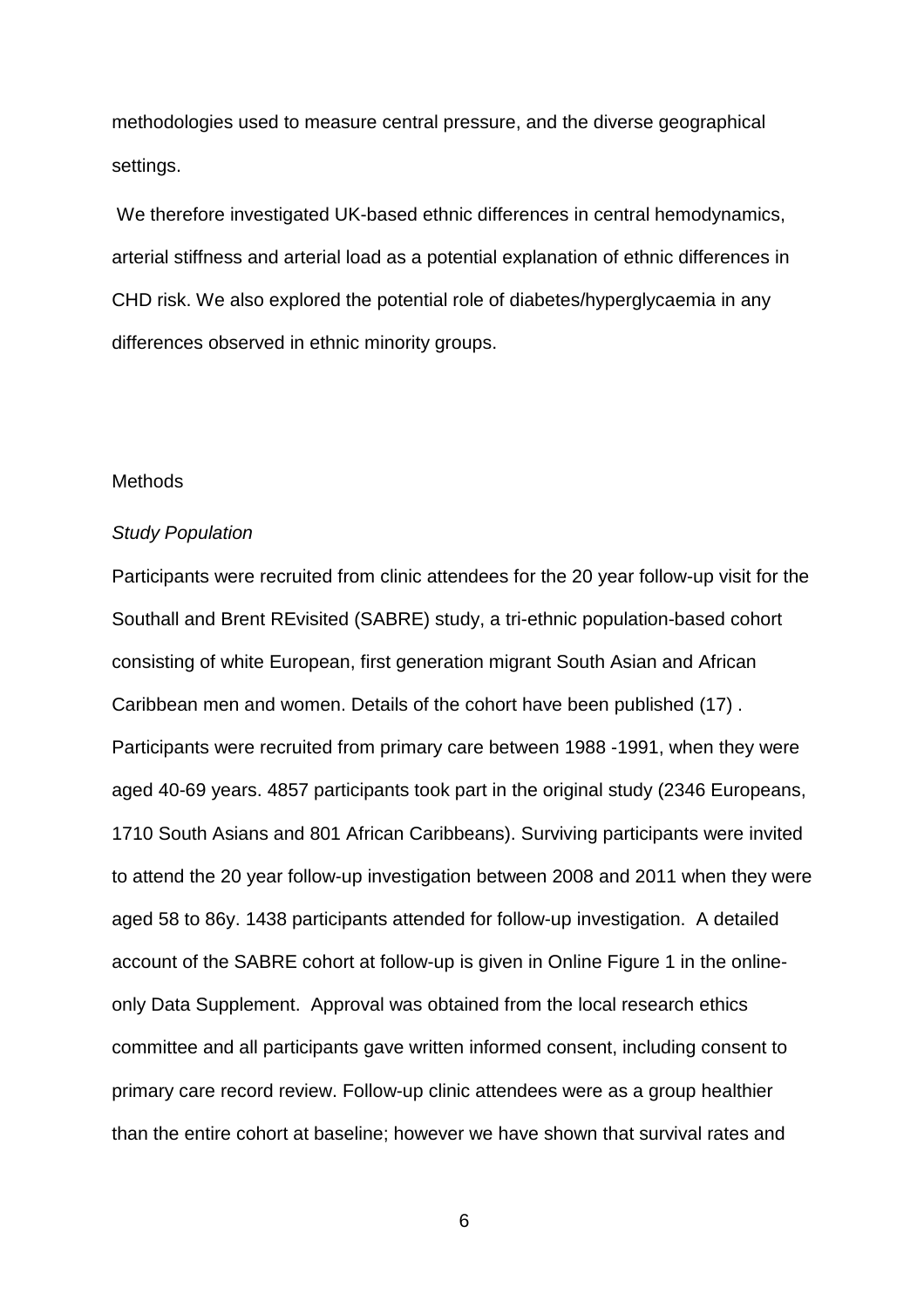baseline heath of clinic attendees were similar by ethnicity (2) as shown in Online Table 1 in the online-only Data Supplement.

# *Investigations*

Participants fasted and refrained from alcohol, smoking and caffeine intake for at least 12h prior to attendance and omitted any medication on the morning of investigation. A questionnaire was completed which detailed health behaviours, medical history and medication.

## *Clinic measurements*

Height, weight, waist and hip circumference and blood pressure were measured under standardised conditions.(17) Fasting samples were analysed for blood glucose, glycosylated haemoglobin (HbA1c), insulin, triglycerides, total cholesterol (TC) and high density lipoprotein (HDL-C) cholesterol. The homeostasis model assessment of insulin resistance (HOMA-IR) was calculated.(18) Diabetes was diagnosed on the basis of patient or GP report or clinic blood samples according to the 1999 World Health Organisation guidelines.(19) Diabetes duration was established by GP report or from questionnaire. CHD was defined as a coronary event or revascularisation identified by medical record review, and adjudicated by an independent committee.

Seated brachial systolic (bSBP) and diastolic (DBP) blood pressure was measured after 10 minutes rest as the mean of the final two of three readings using a validated brachial blood pressure device (Omron 705CP). Hypertension was defined as physician diagnosed hypertension or participant reported hypertension in people receiving blood pressure (BP) lowering medication. Central hemodynamics were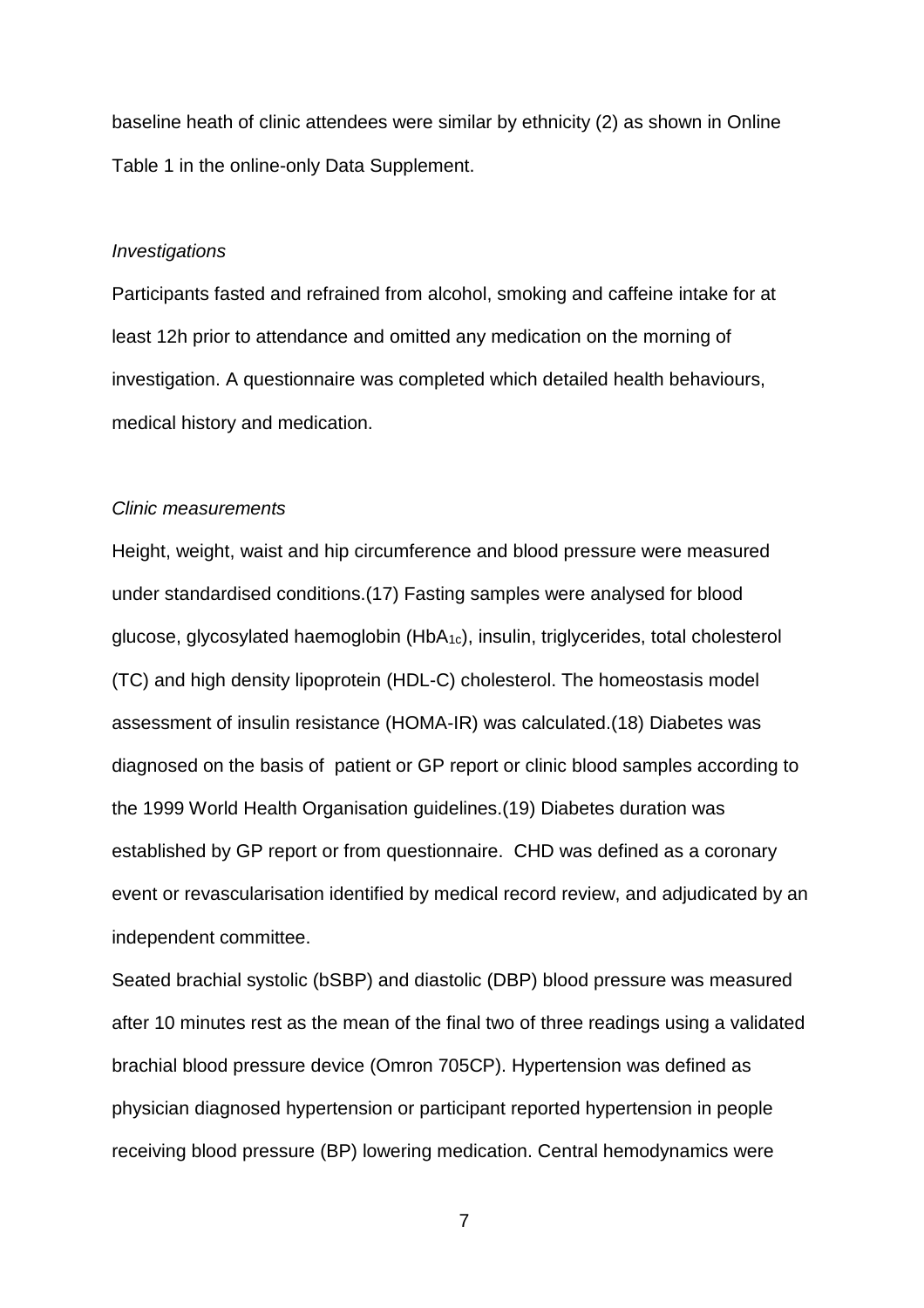measured using a SphygmoCor device (AtCor, Sydney, Australia) (20). Radial artery pressure was calibrated to bSBP and DBP according to the manufacturer's instructions. Central systolic BP (cSBP), mean arterial pressure (MAP), central pulse pressure (cPP), augmentation index (AIx), augmentation pressure (Paug), end-systolic BP and central to brachial pulse pressure amplification (PP<sub>Amp</sub>) were calculated. Carotid to femoral pulse wave velocity (cfPWV) was measured in accordance with a recent consensus document(21) using a continuous wave directional Doppler probe (Micro-Medical Pulse Trace 2000 system). Due to an equipment breakdown, cfPWV was only measured in 960 individuals (442 Europeans, 349 South Asians and 169 African Caribbeans).

Transthoracic echocardiography was performed as previously described. (22) In brief, data sets were acquired over 4 cardiac cycles during held respiration using a 5.0-1.0Hz phased array transducer (S5-1) on a Philips iE33 ultrasound device and analysed using Philips Qlab 7.0. End diastolic (EDV) and systolic volume (ESV) were used to calculate stroke volume (SV). Ejection fraction (EF) was calculated as EF=(SV/EDV) \*100. Systemic vascular resistance (SVR) was calculated as mean arterial pressure (mmHg)/cardiac output (ml/min)  $\times$  8. While cfPWV is considered the 'gold standard' measure of arterial stiffness we additionally calculated the elasticity coefficient, (the ratio of central pulse pressure to stroke volume, cPP/SV, i.e. the inverse of total arterial compliance).(23) Total arterial elastance  $(E_a)$  a measure of overall arterial load(24) was calculated as the ratio of end systolic pressure to SV.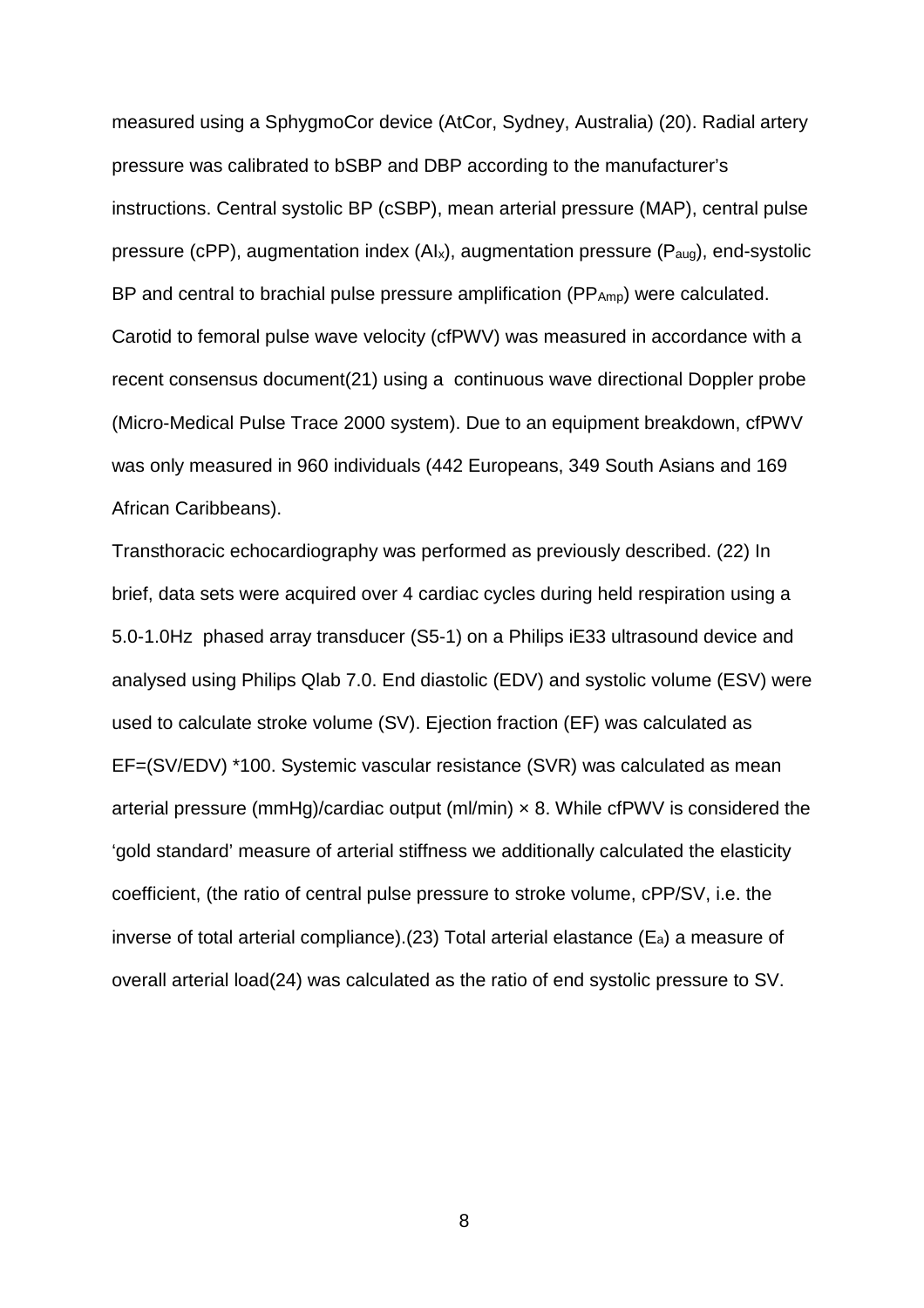## *Statistical analysis*

Data are reported as mean±SD or median (interquartile range) for skewed data and n (%) for categorical data. Skewed data were natural log (ln) transformed before analysis. Statistical analyses were performed using Stata 12.0 (StatCorp LP, Tx). Comparisons of ethnic groups were made using analysis of variance or covariance (ANOVA or ANCOVA) followed by post-hoc testing if p< 0.05 by ANOVA. Multivariable regression was also performed: covariates (age, sex, height, waist hip ratio (WHR), heart rate, MAP, BP treatment, TC:HDL-C ratio, diabetes, HOMA-IR CHD and smoking were chosen *a priori* based on their known influence on arterial function. Possible interactions by gender and diabetes status were sought and data from both sexes were pooled, with adjustment for sex in all multivariable models. Separate sex results can be found in Online Tables 2-4 in the online-only supplement. A p value of <0.05 was considered statistically significant.

# **Results**

Characteristics of participants are shown in Table 1. South Asian and African Caribbean people were more likely to have hypertension and diabetes than Europeans. South Asians had higher prevalence rates of CHD and were more centrally obese; African-Caribbeans had higher BMI and a lower prevalence of CHD compared to both Europeans and South Asians. Brachial and central hemodynamics and measures of arterial elasticity/stiffness (cPP/SV, cfPWV) and load (Ea) are presented in Table 2. After adjusting for age and sex, both bSBP and cSBP were slightly higher in African Caribbeans. DBP was significantly lower in South Asians and higher in African Caribbeans compared to Europeans; consequently compared with Europeans, bPP and cPP were higher in South Asians,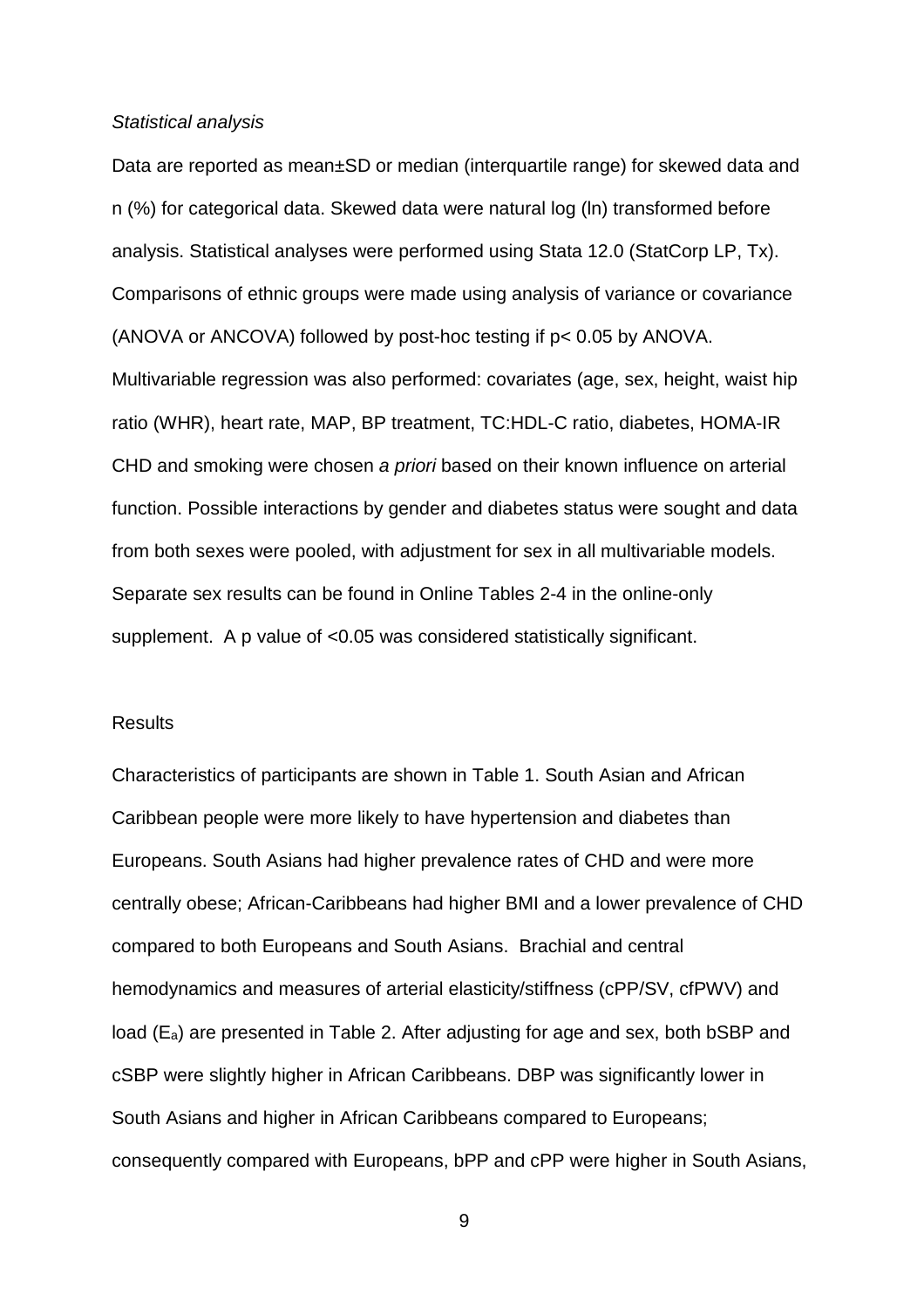and lower in African Caribbeans than Europeans. In contrast, MAP was equivalent in South Asians, but higher in African Caribbeans, than Europeans. Al<sub>x</sub> and P<sub>aug</sub> were significantly higher in South Asians but did not differ in African-Caribbeans compared to Europeans. There was no significant inter-ethnic difference in P<sub>amp</sub>. SVR was higher in South Asians and African Caribbeans compared to Europeans. Compared to Europeans, cPP/SV was significantly higher in South Asians and lower in African Caribbeans (Table 2); these differences were also maintained after indexation of cPP/SV to body surface area (not shown). E<sup>a</sup> was higher in South Asians and similar in African Caribbeans compared to Europeans. cfPWV was slightly lower in African Caribbeans but not significantly so. When cPP/SV was compared in only those participants in whom cfPWV was measured it remained significantly different by ethnicity (European = 0.83±0.01; South Asian = 0.95±0.02; African-Caribbean  $=0.81\pm0.02$ ; p <0.001 by ANCOVA and p <0.001 for comparison between Europeans and South Asians).

To seek explanations for these ethnic differences, further multivariate analysis was performed. After additionally adjusting for height, WHR, BP treatment, MAP, TC:HDL-C, diabetes, HOMA-IR, CHD and smoking (Table 3), differences in PP, cPP and Paug between Europeans and South Asians were attenuated and became nonsignificant. In contrast, the greater SVR, cPP/SV and E<sup>a</sup> in South Asians versus Europeans remained significant after multivariable adjustment. After multivariable adjustment bSBP, bPP, cSBP cPP, AIx, PAug and cPP/SV were significantly lower and DBP remained significantly higher in African Caribbeans.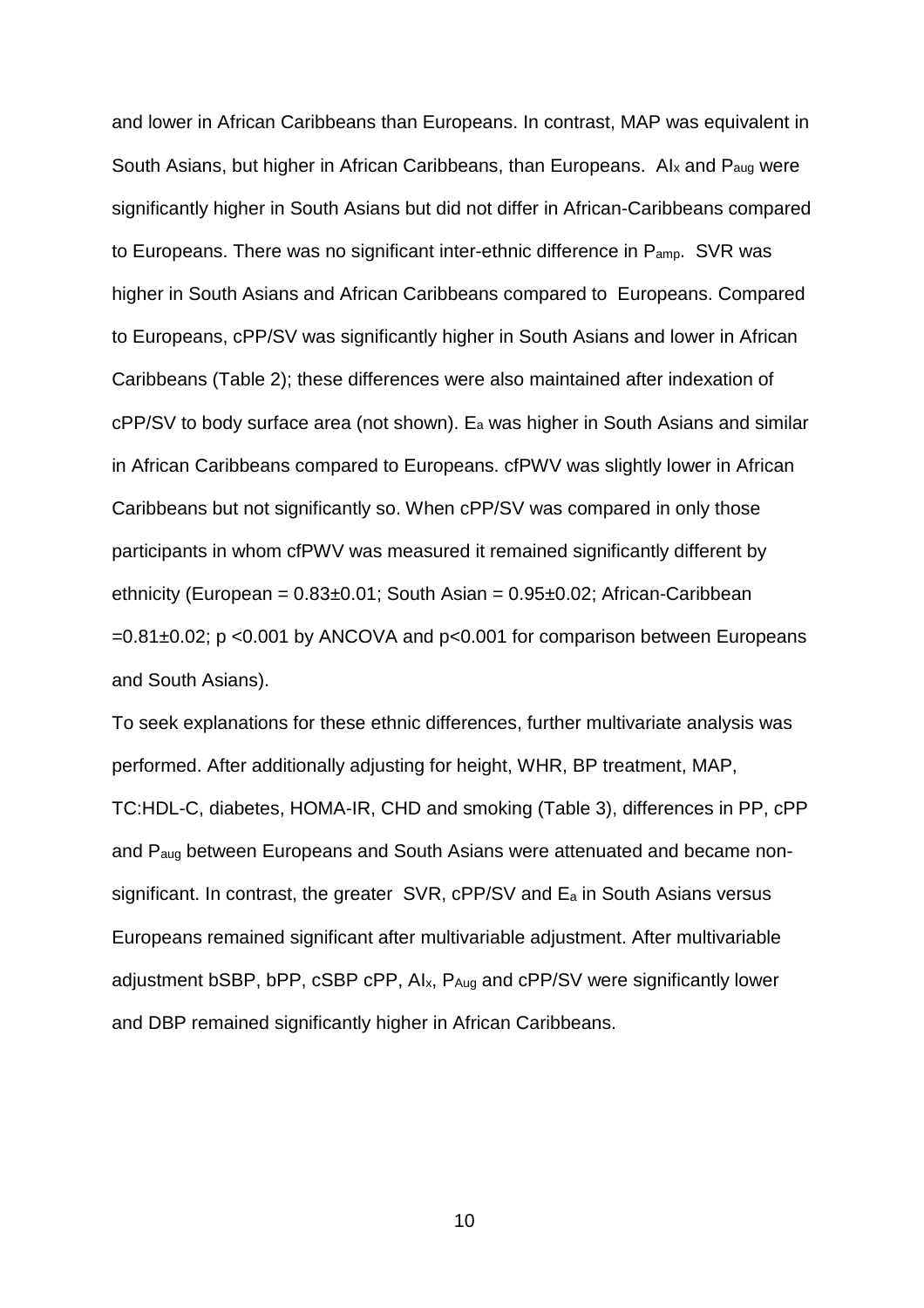#### *Ethnicity as a modifier of the effect of diabetes on arterial function*

Given the high prevalence of diabetes and its known effect on arterial function, we explored whether ethnicity modified the associations between diabetes and measures of arterial hemodynamics, stiffness (cPP/SV) and load (Ea). Diabetes or elevated HbA1c was found to exert a more detrimental effect on cPP/SV and E<sup>a</sup> in South Asians than Europeans (Figure 1) in models adjusted for age and sex. Further adjustment for height, WHR, MAP, BP treatment, heart rate, TC:HDL-C, CHD and smoking had minimal effects on these interactions and there was no interaction between ethnicity and insulin resistance assessed as HOMA-IR on measures of arterial hemodynamics, cPP/SV and E<sup>a</sup> (data not shown).

# *Association of arterial resistance, stiffness and load with CHD*

Using logistic regression we investigated the association of SVR, , cPP/SV, cfPWV and E<sup>a</sup> with CHD. Associations are presented as age, sex and ethnicity adjusted standardised odd ratios [95%] confidence intervals in Online Table 5 in the onlineonly Data Supplement. cPP/SV was the most strongly associated variable with CHD (0.26 [0.10,0.41], p=0.002), followed by cfPWV (0.17 [0.02,0.3], p=0.03). SVR and E<sup>a</sup> were not significantly associated with CHD (SVR (0.008 [-0.14,0.16], p=0.9) and E<sup>a</sup> (0.06 [-0.09,0.21], p=0.5)).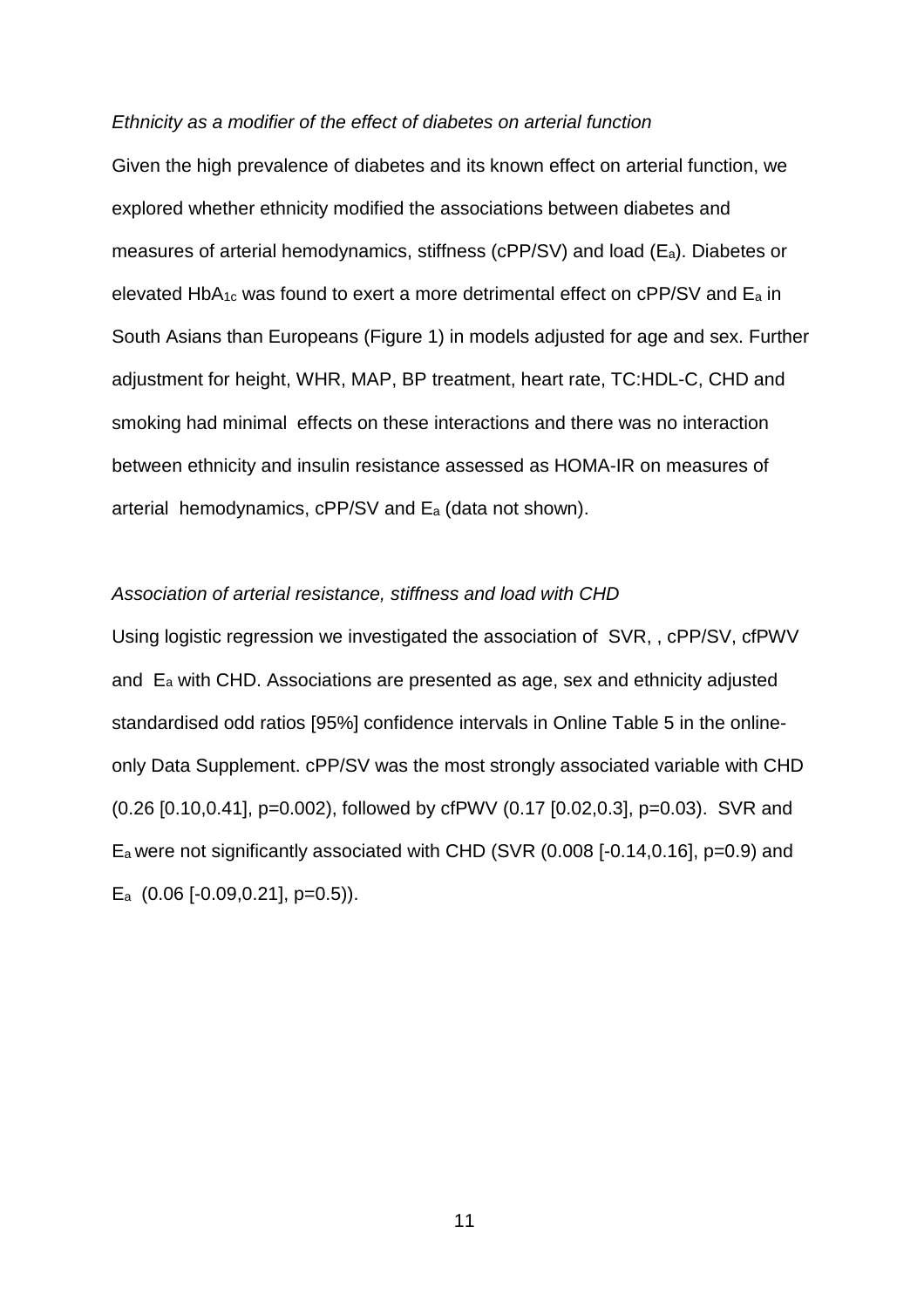#### **Discussion**

In this tri-ethnic population-based study in the UK, we show marked inter-ethnic differences in central arterial BP, vascular resistance (SVR), stiffness (cPP/SV) and arterial load  $(E_a)$ . After adjustment for known risk factors, people of South Asian origin still had unfavourable SVR, cPP/SV and Ea. In contrast, people of African Caribbean origin had more favourable cPP/SV than Europeans but had higher mean arterial pressure and elevated SVR. We also found that diabetes/hyperglycaemia was associated with worse cPP/SV and E<sup>a</sup> in South Asians than Europeans.

Little is known regarding arterial central hemodynamics, stiffness and load in South Asian people. Two small UK-based studies(12, 15) have previously reported that PWV is higher in South Asians. In the main analysis we did not observe a significant difference in cfPWV between ethnic groups, although cPP/SV was elevated. When we stratified by sex we observed significantly higher cfPWV in South Asian women and lower cfPWV in African Caribbean women (online Tables 3 and 4) but we did not see this pattern in men. The difference between the two arterial stiffness measures in men (cfPWV and cPP/SV) may reflect the smaller numbers of participants in whom cfPWV was measured, or the inability of cfPWV to assess stiffening of the proximal aorta(25). The latter explanation is more likely in view of the preserved difference in cPP/SV in the sub-sample in whom cfPWV was measured. The results presented in online Table 4 show that cPP/SV is more strongly associated with CHD than cfPWV which suggests that cfPWV may have more limited prognostic value in elderly individuals.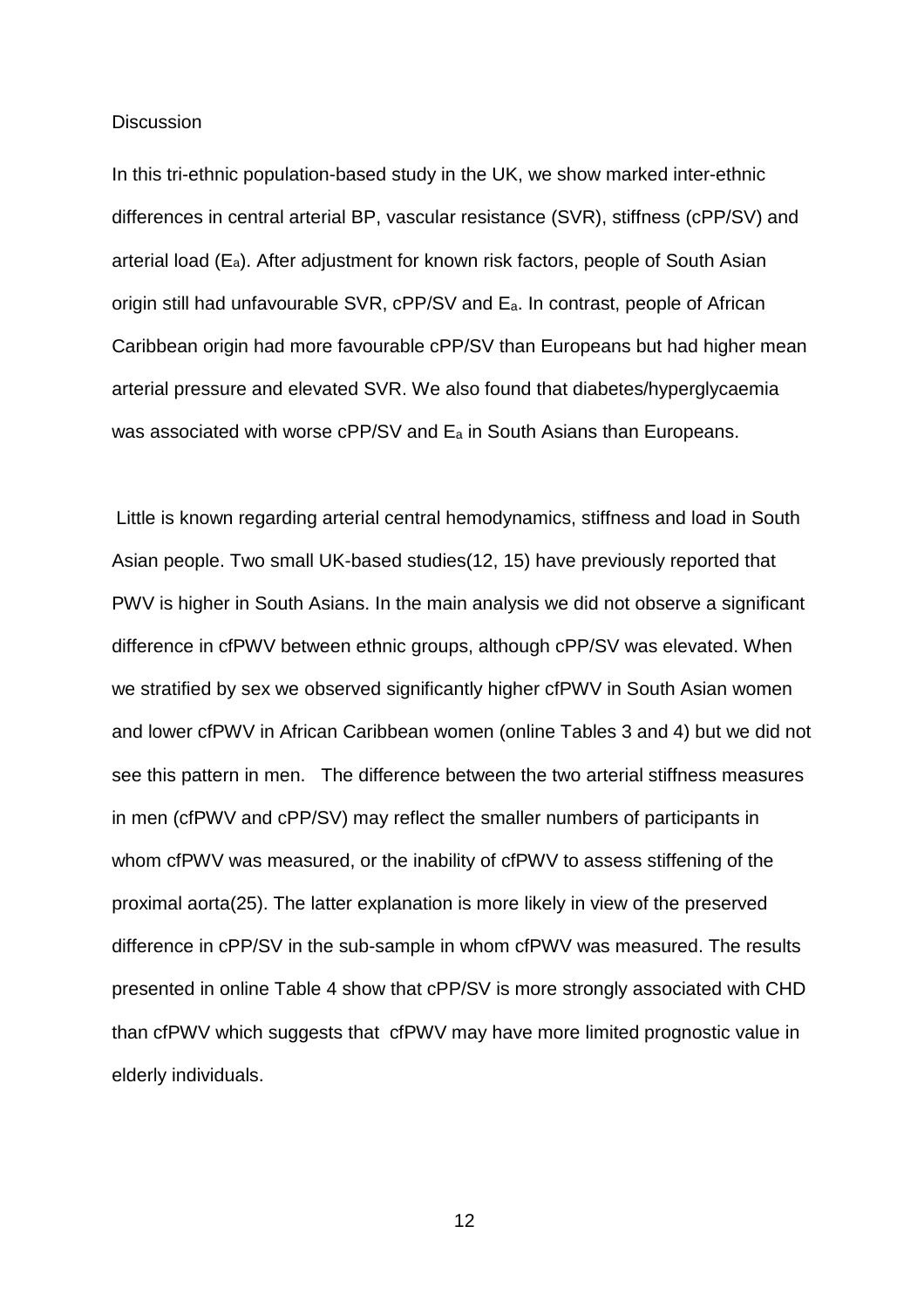A previous study(14) showed that an indirect measure of arterial stiffness was elevated in South Asian stroke survivors compared with Europeans. This difference was explained by the higher stiffness index in South Asian people with diabetes, although an interaction between ethnicity and diabetes was not looked for. This finding in a highly selected sample is consistent with our observation of greater stiffness and a more adverse effect of diabetes on aortic stiffness in a populationbased sample of South Asians, despite similar hypertension treatment rates and MAP. We also show that the adverse effects of hyperglycaemia on stiffness and load are not confined to people with diabetes, but extend across the glycaemic spectrum as measured by HbA<sub>1c</sub>.

In contrast, despite similarly high rates of medication for hypertension, African Caribbeans had elevated BP (DBP and MAP), and higher SVR, yet did not have unfavourable arterial central hemodynamics, stiffness (cfPWV) and load (Ea). This is consistent with some(9), but not all(11), previous UK findings. Most previous work comparing Black African-origin with White European-origin populations has been undertaken in the US. These studies, have generally found higher central BP in African Americans, although findings with regard to arterial stiffness are less consistent. Birru et al (26) reported that PWV was higher in African American women, but the Multi-Ethnic Study of Atherosclerosis also failed to find any difference in large arterial elasticity in African Americans compared to White, Hispanic or Chinese Americans, although small artery elasticity was increased(13). We observed the opposite to Birru, the favourable hemodynamic pattern observed in African Caribbean women was reflected in a lower cfPVW . It may be relevant to note that the situation is different in America. Since the 1970's African Americans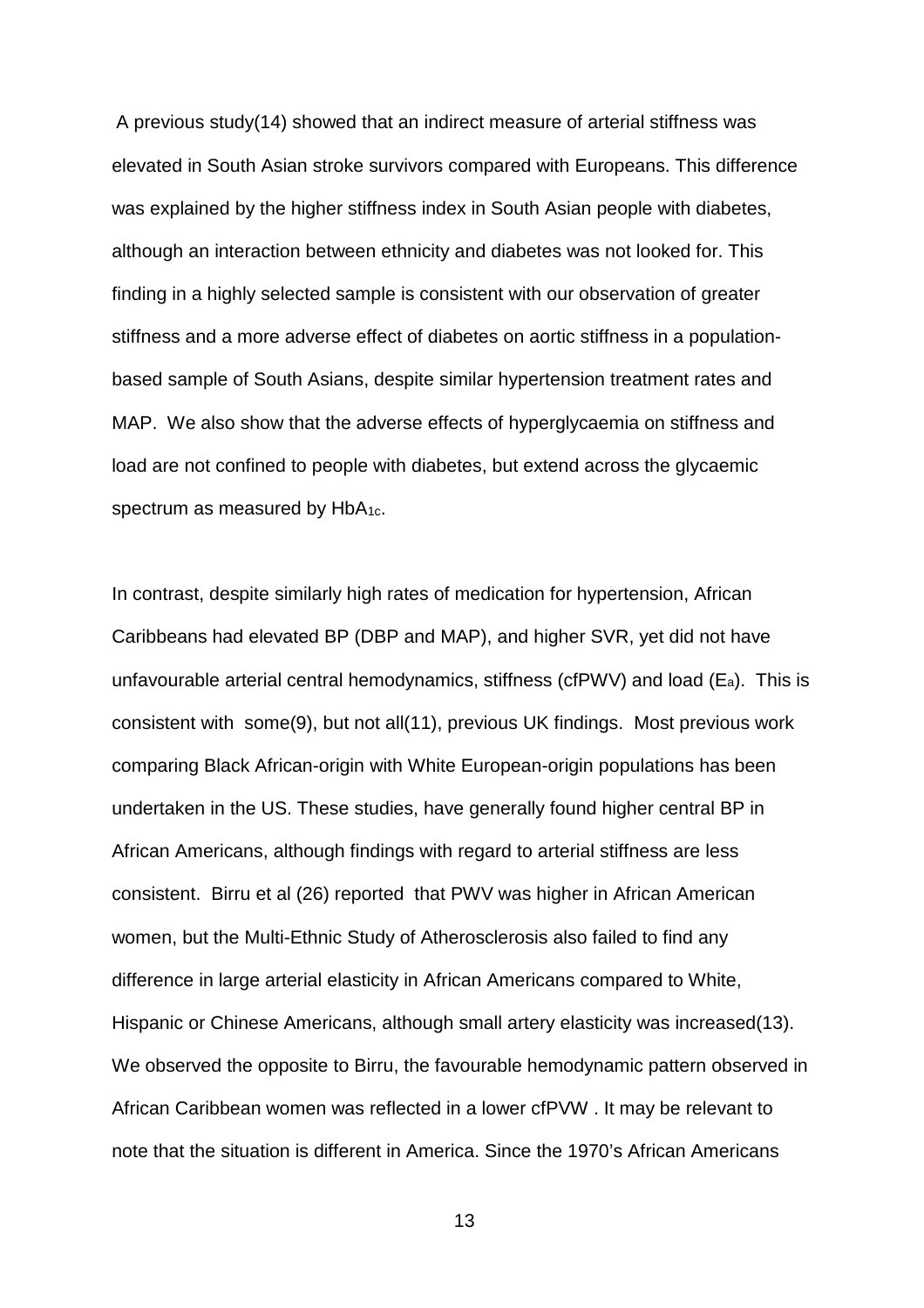have been observed to be at higher risk of CHD than White Americans(27), unlike the UK where African Caribbeans are at lower risk of CHD than Europeans(2).

We interpret our findings in the light of known ethnic differences in risks of CHD. Our group has previously reported that rates of CHD are elevated in South Asians and are lower in African Caribbeans compared with European-origin populations and that these differences were not explained by conventional risk factors. Table 4 summarises the ethnic differences in cardiovascular/hemodynamic risk factors in South Asians and African Caribbeans compared to Europeans. We propose that differences in arterial hemodynamics/stiffness could play a role in explaining these ethnic differences. Arterial stiffness predicts CHD independently of conventional risk factors including mean BP.(28-30). Increased arterial stiffness reduces the capacitative buffering (Windkessel) effect of the aorta, increases the hemodynamic afterload imposed on the LV, effects myocardial blood flow, increases myocardial oxygen demand, and increases susceptibility to sub-endocardial ischemia.(31) This explanation is consistent mechanistically with the known ethnic differences in CHD. Increased arterial stiffness could contribute to increased rates of CHD observed in South Asians, while favourable arterial haemodynamics/stiffness would explain the lower rates of CHD observed in African Caribbeans.

Our findings therefore also provide a potential mechanism to explain why diabetes and hyperglycemia are particularly adverse for risk of CHD in South Asian people(2) since they are associated with greater arterial stiffness in South Asian people than in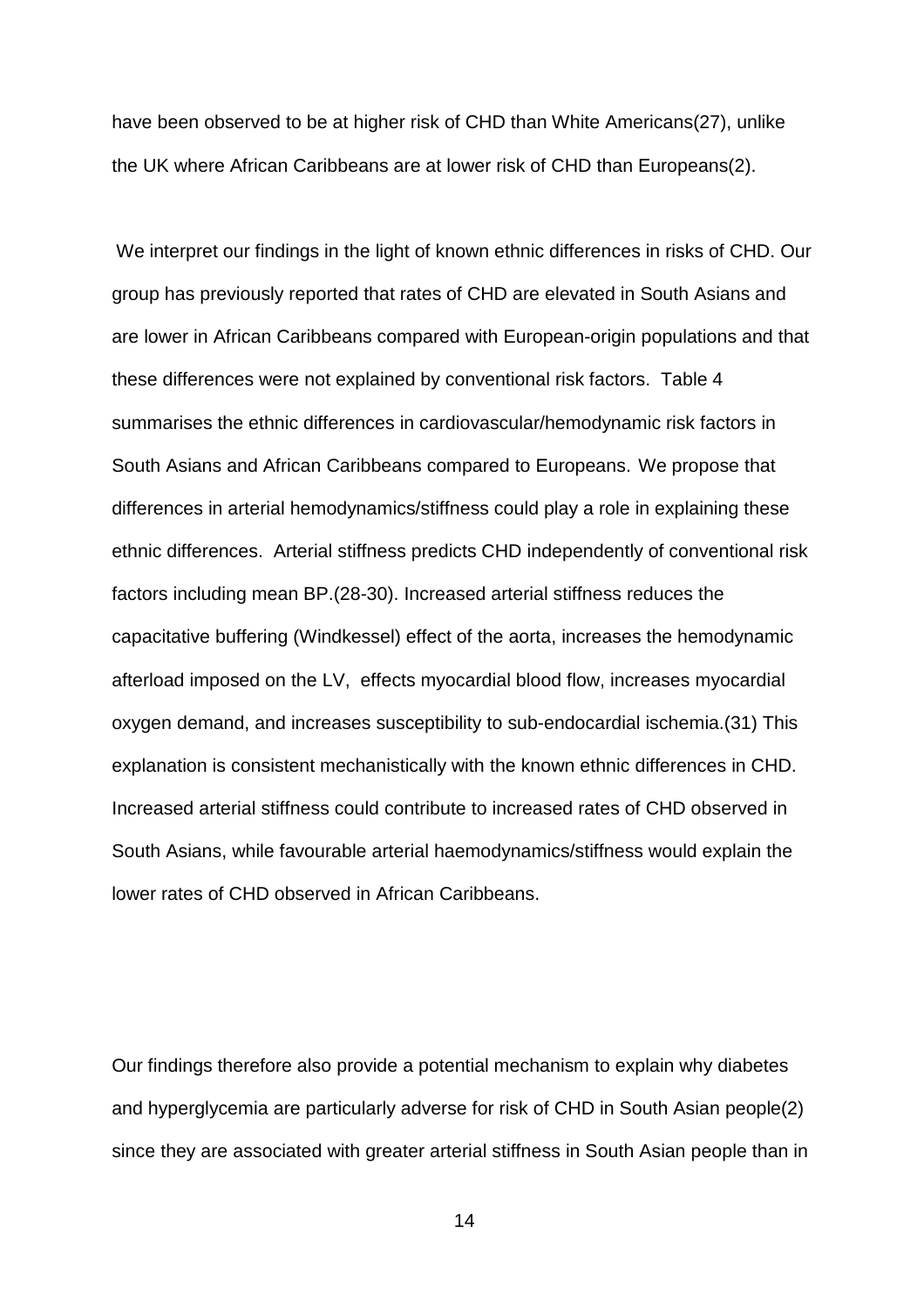Europeans or African-Caribbean people. Diabetes and hyperglycemia have been reported to be associated with increased arterial stiffness,(32) although the strength of association has previously been reported as weak,(33) and we observed no significant relationship between diabetes or glycosylated haemoglobin in Europeans or African Caribbeans in this study. It is possible that more aggressive management of BP in people with diabetes contributes to this effect. The effect of diabetes on arterial stiffness has been attributed to increased oxidative stress, impaired endothelial function, accelerated fibrosis and accumulation of advanced glycation end products (AGEs) in the vasculature. Why diabetes and hyperglycaemia should exert a more deleterious effect on arterial stiffness in South Asians is uncertain. We have shown that South Asians are diagnosed at a younger age and have greater diabetes duration; moreover we know that individuals experience years of hyperglycaemia before diabetes diagnosis.(34) Given our observation that the greater impact of hyperglycaemia on stiffness occurs across the glycaemic spectrum, it is likely that South Asians are exposed to greater levels of hyperglycaemia over much longer periods, resulting in more adverse effects on the vasculature, although it is unclear why this effect would not be apparent in African Caribbeans who also experience an increased risk and duration of diabetes.(1) It is possible that other mechanisms acting in South Asian people, such as worse endothelial function(14) and/or a higher pro-inflammatory background (35) contribute, but further studies are required to investigate this question.

SABRE is one of the largest and longest running multi-ethnic studies worldwide. Participants were recruited from primary care without exclusion, thereby minimising selection bias at the outset of the study. As mentioned in the methods section, this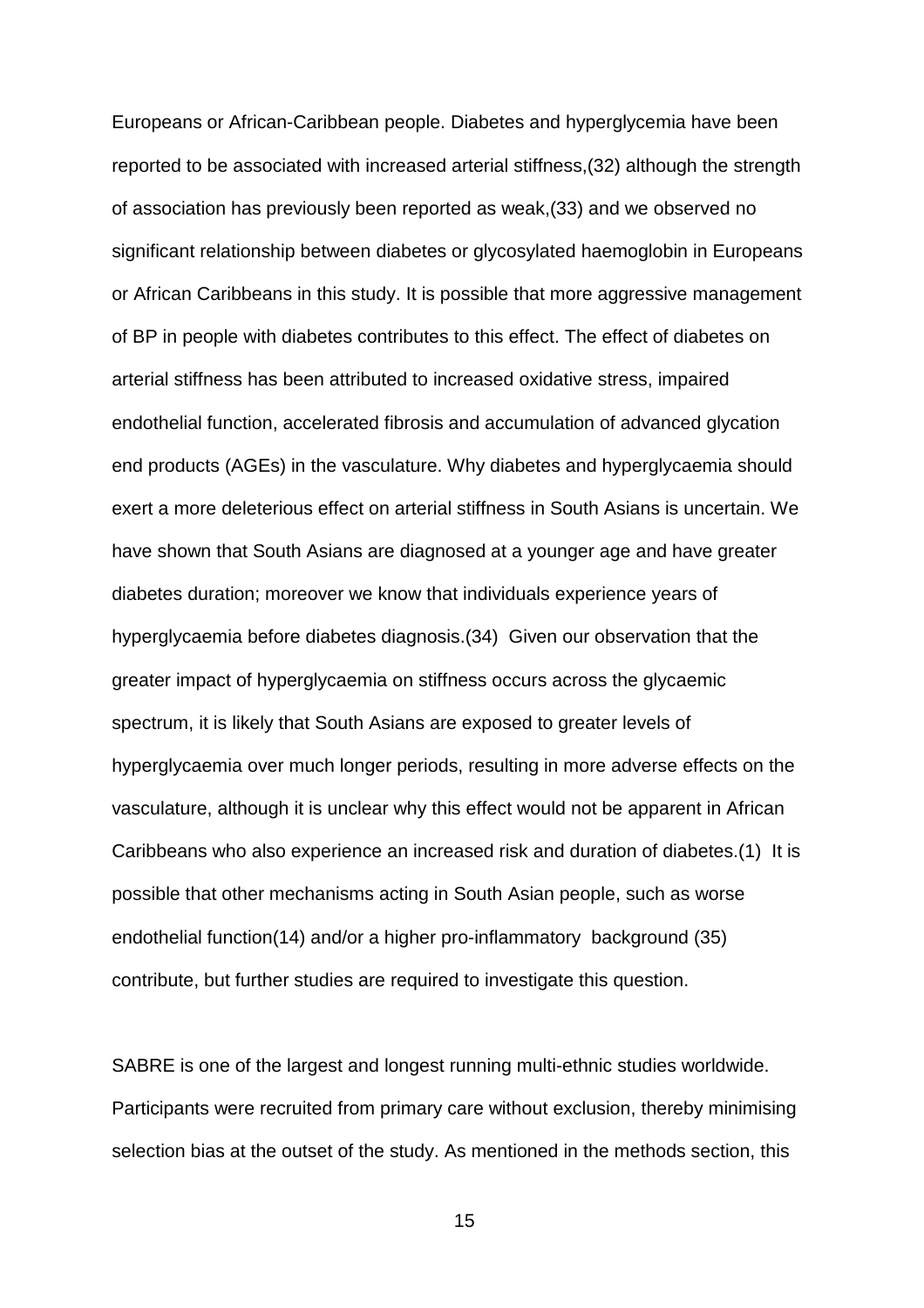follow-up study was limited to survivors who were willing and able to attend clinic. Clinic attendees were healthier at baseline than those who did not survive or failed to attend; however we have shown that survival rates and baseline heath of clinic attendees were similar by ethnicity(2), so this limitation is unlikely to have biased comparisons. A further limitation is that the majority of South Asians in this study (53%) are of Punjabi Sikh origin, and although most people of South Asian ethnicity have an increased prevalence of diabetes and CVD, our findings may not apply to all South Asians. Similarly, our findings cannot necessarily be extrapolated to people of South Asian or African Caribbean ethnicity living outside the UK, people outside the age range studied, or to second or third-generation migrants. A final limitation is the calculation of our arterial elasticity coefficient, while SV is directly calculated by echocardiography cPP is indirectly estimated.

In conclusion, compared to Europeans, South Asians have unfavourable arterial function and diabetes and hyperglycemia have a more deleterious effect on arterial stiffness and load. In contrast, African Caribbeans have more favourable arterial stiffness than Europeans and South Asians despite higher BP and higher SVR. These differences may contribute to the differential ethnic rates of cardiovascular disease.

Acknowledgements: We would like to thank the SABRE participants and the SABRE team.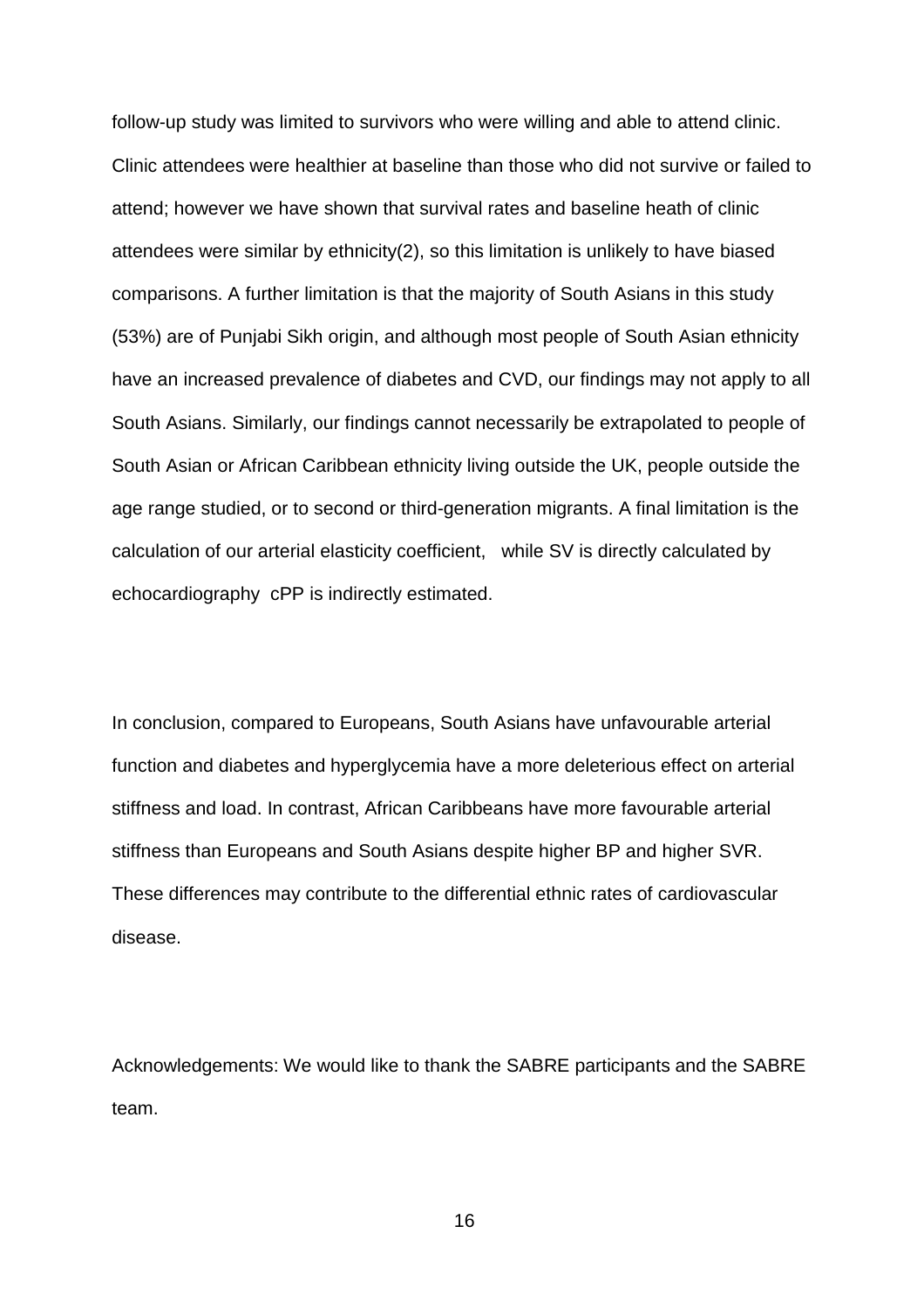References

1. Tillin T, Hughes AD, Godsland IF, Whincup P, Forouhi NG, Welsh P, et al. Insulin resistance and truncal obesity as important determinants of the greater incidence of diabetes in Indian Asians and African Caribbeans compared with Europeans: the Southall And Brent REvisited (SABRE) cohort. Diabetes Care. 2013;36(2):383-93.

2. Tillin T, Hughes AD, Mayet J, Whincup P, Sattar N, Forouhi NG, et al. The Relationship Between Metabolic Risk Factors and Incident Cardiovascular Disease in Europeans, South Asians, and African Caribbeans SABRE (Southall and Brent Revisited)-A Prospective Population-Based Study. J Am Coll Cardiol.

2013;61(17):1777-86.

3. Lewington S, Clarke R, Qizilbash N, Peto R, Collins R. Age-specific relevance of usual blood pressure to vascular mortality: a meta-analysis of individual data for one million adults in 61 prospective studies. Lancet. 2002;360(9349):1903-13.

4. Agyemang C, Bhopal R. Is the blood pressure of people from African origin adults in the UK higher or lower than that in European origin white people? A review of cross-sectional data. JHumHypertens. 2003;17:523-34.

5. Chaturvedi N, McKeigue PM, Marmot MG. Resting and ambulatory blood pressure differences in Afro-Caribbeans and Europeans. Hypertension. 1993;22:90- 6.

6. Agyemang C, Bhopal RS. Is the blood pressure of South Asian adults in the UK higher or lower than that in European white adults? A review of cross-sectional data. JHumHypertens. 2002;16:739-51.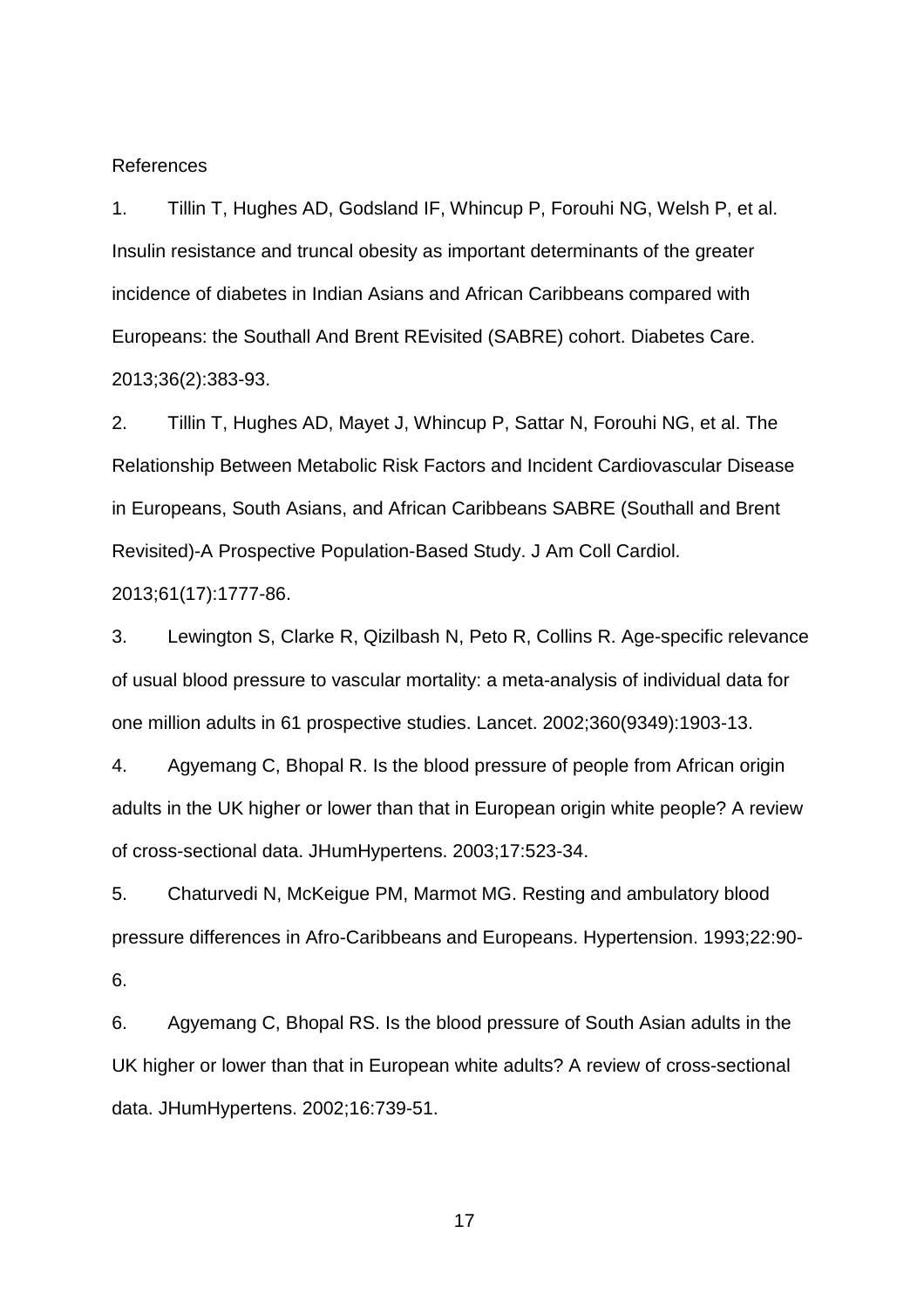7. Vlachopoulos C, Aznaouridis K, O'Rourke MF, Safar ME, Baou K, Stefanadis C. Prediction of cardiovascular events and all-cause mortality with central haemodynamics: a systematic review and meta-analysis. Eur Heart J. 2010;31(15):1865-71.

8. Vlachopoulos C, Aznaouridis K, Stefanadis C. Prediction of cardiovascular events and all-cause mortality with arterial stiffness: a systematic review and metaanalysis. J Am Coll Cardiol. 2010;55(13):1318-27.

9. Rajkumar C, Mensah R, Meeran K, Armstrong S, Bulpitt CJ. Peripheral arterial compliance is lower in Afro-Caribbeans compared to white Caucasians with type 2 diabetes after adjustment for blood pressure. J Hum Hypertens. 1999;13:841- 3.

10. Zion AS, Bond V, Adams RG, Williams D, Fullilove RE, Sloan RP, et al. Low arterial compliance in young African-American males. American Journal of Physiology - Heart and Circulatory. 2003;285:H457-H62.

11. Strain WD, Chaturvedi N, Dockery F, Shiff R, Shore AC, Bulpitt CJ, et al. Increased arterial stiffness in Europeans and African Caribbeans with type 2 diabetes cannot be accounted for by conventional cardiovascular risk factors. Am J Hypertens. 2006;19:889-96.

12. Gunarathne A, Patel JV, Gammon B, Hughes EA, Lip GY. Impact of mean arterial blood pressure on higher arterial stiffness indices in South Asians compared to white Europeans. J Hypertens. 2008;26(7):1420-6.

13. Duprez DA, Jacobs DR, Jr., Lutsey PL, Herrington D, Prime D, Ouyang P, et al. Race/ethnic and sex differences in large and small artery elasticity--results of the multi-ethnic study of atherosclerosis (MESA). Ethn Dis. 2009;19(3):243-50.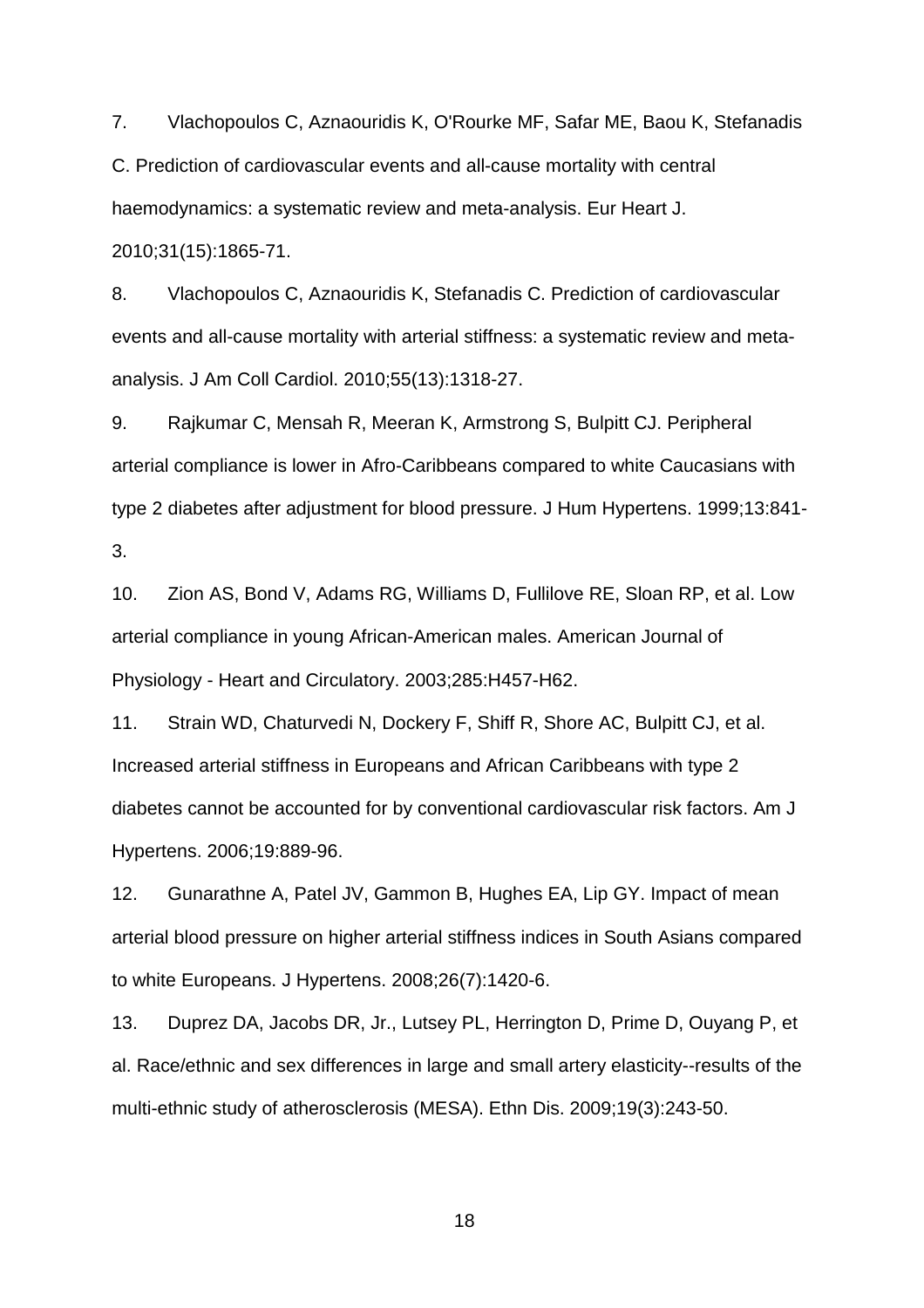14. Gunarathne A, Patel JV, Kausar S, Gammon B, Hughes EA, Lip GY.

Glycemic status underlies increased arterial stiffness and impaired endothelial function in migrant South Asian stroke survivors compared to European Caucasians: pathophysiological insights from the West Birmingham Stroke Project. Stroke. 2009;40(7):2298-306.

15. Rezai M-R, Wallace AM, Sattar N, Finn JD, Wu FCW, Cruickshank JK. Ethnic Differences in Aortic Pulse Wave Velocity Occur in the Descending Aorta and May Be Related to Vitamin D. Hypertension. 2011;58:247-53.

16. Chirinos JA, Kips JG, Roman MJ, Medina-Lezama J, Li Y, Woodiwiss AJ, et al. Ethnic differences in arterial wave reflections and normative equations for augmentation index. Hypertension. 2011;57(6):1108-16.

17. Tillin T, Forouhi NG, McKeigue PM, Chaturvedi N, Group SS. Southall And Brent REvisited: Cohort profile of SABRE, a UK population-based comparison of cardiovascular disease and diabetes in people of European, Indian Asian and African Caribbean origins. Int J Epidemiol. 2012;41(1):33-42.

18. Levy JC, Matthews DR, Hermans MP. Correct homeostasis model assessment (HOMA) evaluation uses the computer program. Diabetes Care. 1998;21(12):2191-2.

19. Organization WH. Definition, Diagnosis and Classification of Diabetes Mellitus and its Complications. Part 1: Diagnosis and Classification of Diabetes Mellitus. Geneva1999 1999.

20. Chen C-H, Nevo E, Fetics B, Pak PH, Yin FCP, Maughan WL, et al. Estimation of central aortic pressure waveform by mathematical transformation of radical tonometry pressure - validation of generalised transfer function. Circulation. 1997;95(7):1827-36.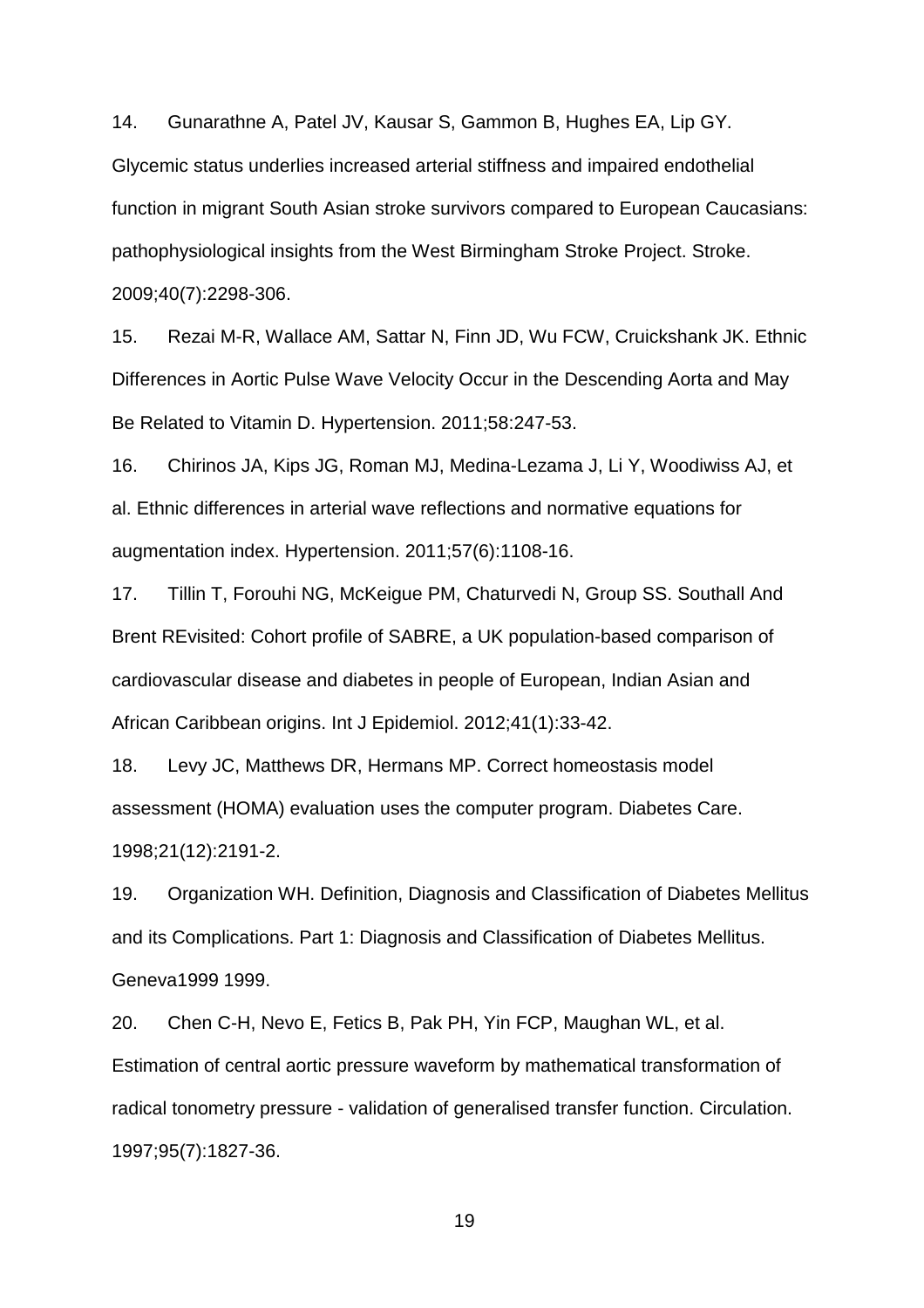21. Van Bortel LM, Laurent S, Boutouyrie P, Chowienczyk P, Cruickshank JK, De Backer T, et al. Expert consensus document on the measurement of aortic stiffness in daily practice using carotid-femoral pulse wave velocity. J Hypertens. 2012;30(3):445-8.

22. Park CM, March K, Ghosh AK, Jones S, Coady E, Tuson C, et al. Leftventricular structure in the Southall And Brent REvisited (SABRE) study: explaining ethnic differences. Hypertension. 2013;61(5):1014-20.

23. Chemla D, Hebert JL, Coirault C, Zamani K, Suard I, Colin P, et al. Total arterial compliance estimated by stroke volume-to-aortic pulse pressure ratio in humans. Am J Physiol. 1998;274(2 Pt 2):H500-H5.

24. Kelly RP, Ting CT, Yang TM, Liu CP, Maughan WL, Chang MS, et al. Effective arterial elastance as index of arterial vascular load in humans. Circulation. 1992;86(2):513-21.

25. Hickson SS, Butlin M, Graves M, Taviani V, Avolio AP, McEniery CM, et al. The relationship of age with regional aortic stiffness and diameter. JACC Cardiovasc Imaging. 2010;3(12):1247-55.

26. Birru MS, Matthews KA, Thurston RC, Brooks MM, Ibrahim S, Barinas-Mitchell E, et al. African-American ethnicity and cardiovascular risk factors are related to aortic pulse-wave velocity progression. Am J Hypertens. 2011;24(7):809- 15.

27. Sempos C, Cooper R, Kovar MG, McMillen M. Divergence of the recent trends in coronary mortality for the four major race-sex groups in the United States. Am J Public Health. 1988;78:1422-7.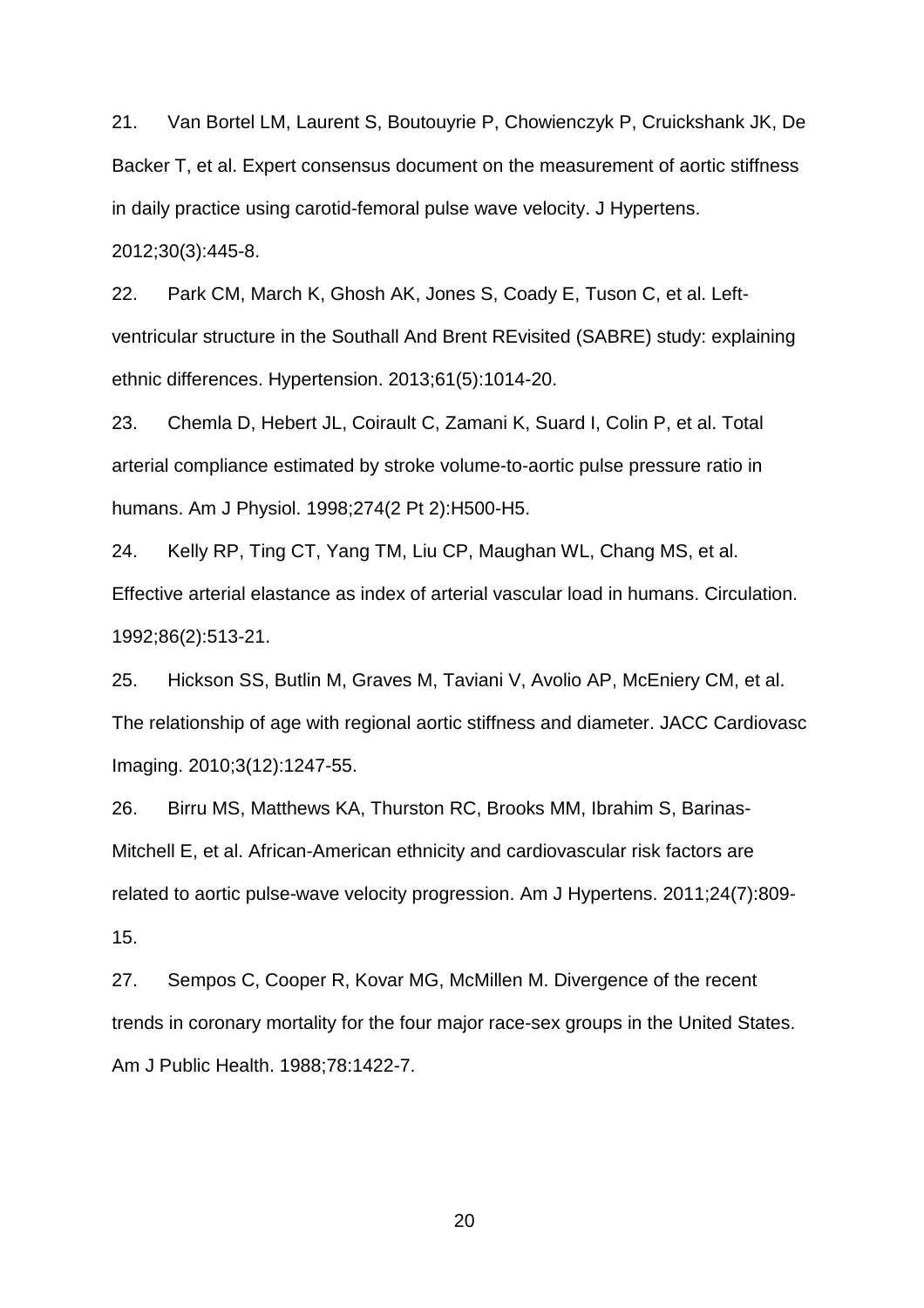28. Fagard RH, Pardaens K, Staessen JA, Thijs L. The pulse pressure-to-stroke index ratio predicts cardiovascular events and death in uncomplicated hypertension. J Am Coll Cardiol. 2001;38(1):227-31.

29. Ben-Shlomo Y, Spears M, Boustred C, May M, Anderson SG, Benjamin EJ, et al. Aortic pulse wave velocity improves cardiovascular event prediction: an individual participant meta-analysis of prospective observational data from 17,635 subjects. J Am Coll Cardiol. 2014;63(7):636-46.

30. Millar JA, Lever AF, Burke V. Pulse pressure as a risk factor for cardiovascular events in the MRC Mild Hypertension Trial. Journal of hypertension. 1999;17(8):1065-72.

31. Watanabe H, Ohtsuka S, Kakihana M, Sugishita Y. Coronary circulation in dogs with an experimental decrease in aortic compliance. J Am Coll Cardiol. 1993;21:1497-506.

32. Stehouwer CD, Henry RM, Ferreira I. Arterial stiffness in diabetes and the metabolic syndrome: a pathway to cardiovascular disease. Diabetologia. 2008;51(4):527-39.

33. Cecelja M, Chowienczyk P. Arterial stiffening: cause and prevention. Hypertension. 2010;56(1):29-30.

34. Meigs JB, Muller DC, Nathan DM, Blake DR, Andres R, Baltimore Longitudinal Study of A. The natural history of progression from normal glucose tolerance to type 2 diabetes in the Baltimore Longitudinal Study of Aging. Diabetes. 2003;52(6):1475-84.

35. Forouhi NG, Sattar N, McKeigue PM. Relation of C-reactive protein to body fat distribution and features of the metabolic syndrome in Europeans and South Asians. IntJObesRelat Metab Disord. 2001;25:1327-31.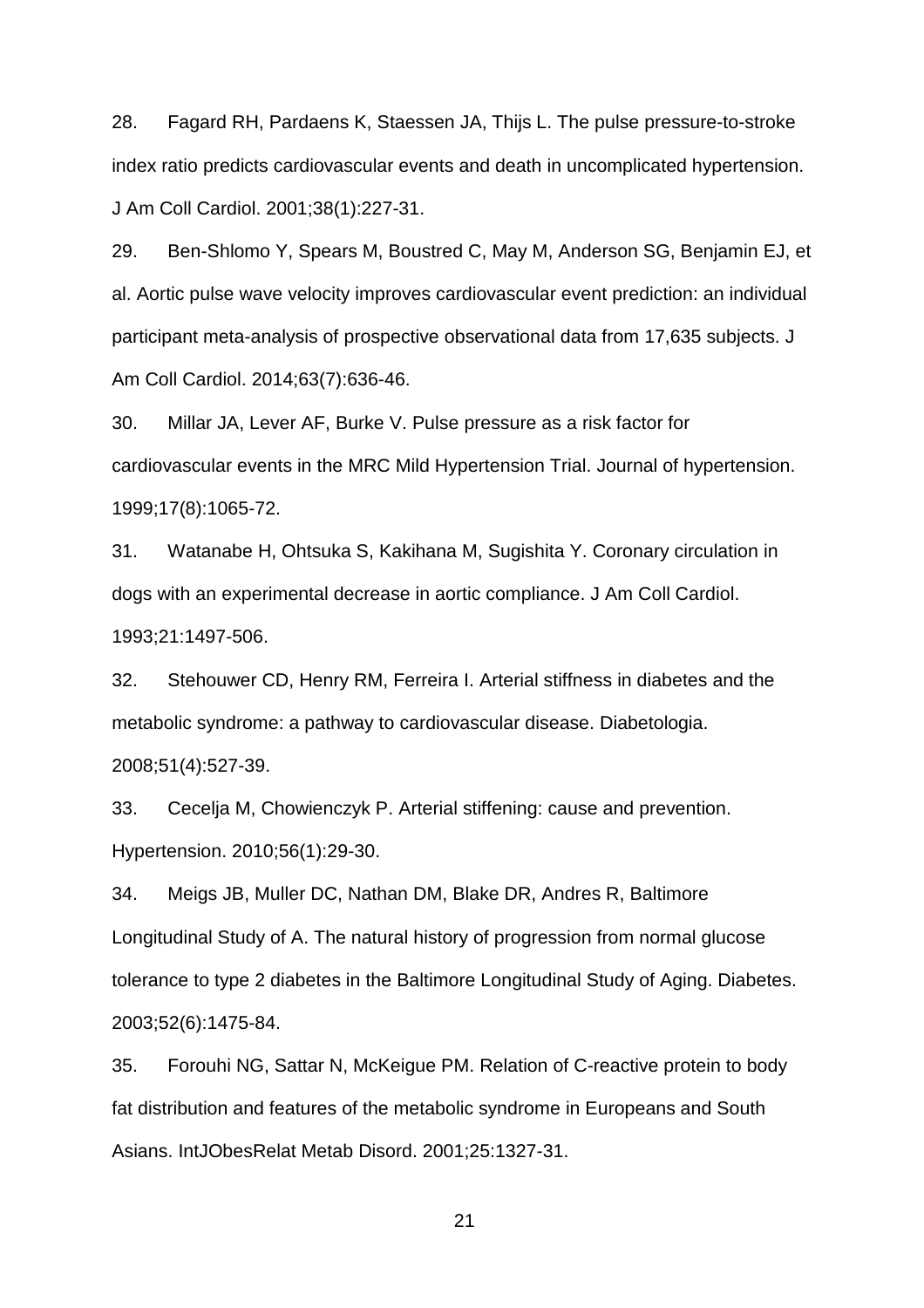# Figure legends

Figure 1: Bar charts showing A) cPP/SV and B) E<sup>a</sup> categorized by diabetes status and ethnicity. P values are for significant ethnicity x diabetes interactions. Linear regression between C) cPP/SV and D) E<sup>a</sup> and HbA1c in Europeans South Asians, and African Caribbeans; points and confidence intervals have been omitted for clarity. All values adjusted for age and sex. P values are for significant ethnicity x HbA<sub>1c</sub> interactions.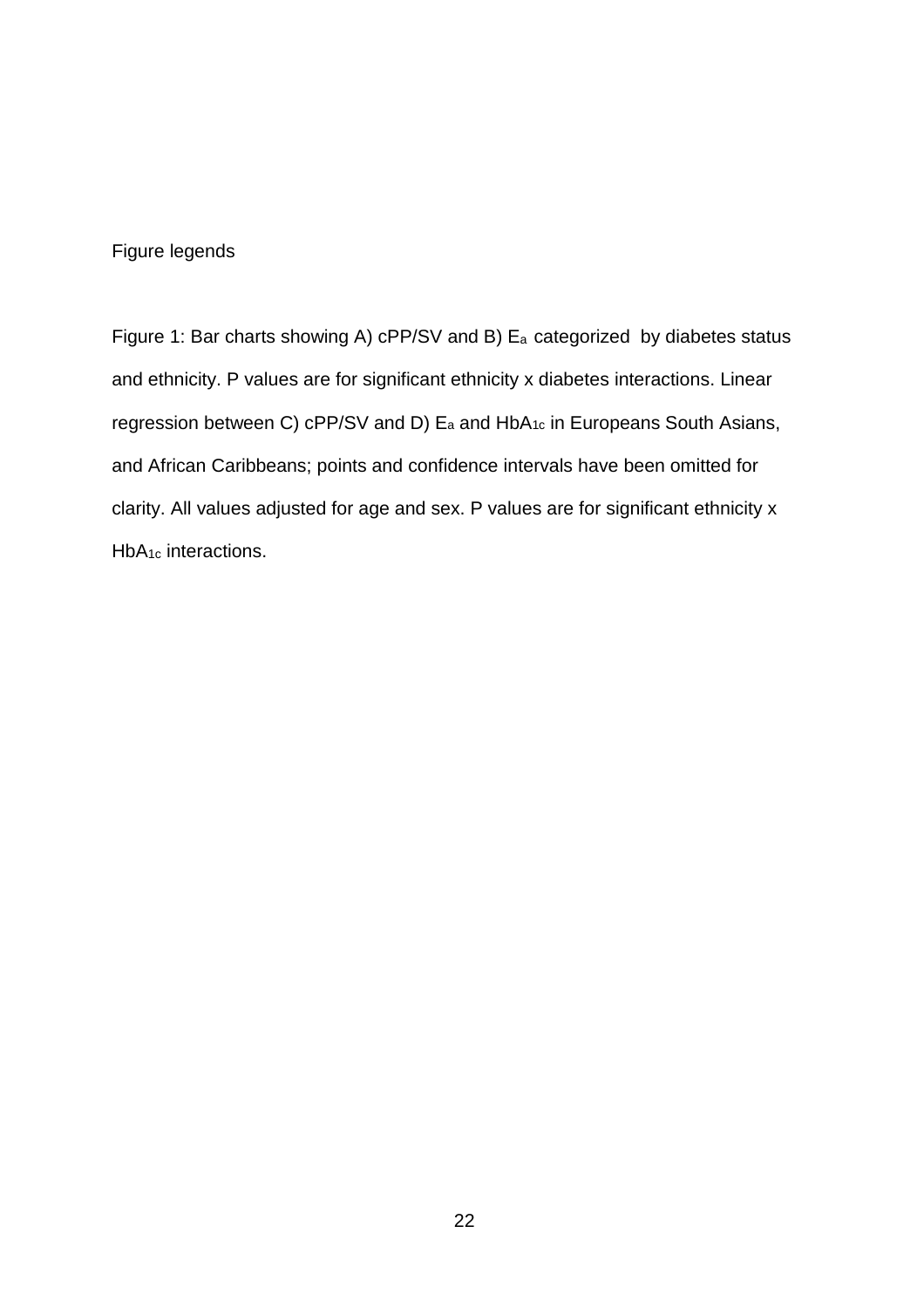# Table 1: Participant characteristics

|                        | European       | South Asian       | African                       | P value |
|------------------------|----------------|-------------------|-------------------------------|---------|
|                        | $n = 589$      | $n = 459$         | Caribbean                     |         |
|                        |                |                   | $n = 214$                     |         |
| Male, n (%)            | 457 (78)       | 388 (85) **       | 110 $(51)$ **                 | < 0.001 |
| Age, y                 | 69.7±6.2       | $69.0 + 6.1$      | $70.1 \pm 5.9$ <sup>1</sup>   | 0.03    |
| Height, cm)            | $170 + 9$      | 166±9**           | 165±9**                       | < 0.001 |
| BMI, $kg/m2$           | $27.9 + 5$     | $26.3 + 4**$      | $29.2 \pm 6**$                | < 0.001 |
| Waist-hip ratio        | $0.97 + 0.08$  | $1.00 \pm 0.07**$ | $0.96 \pm 0.08$ <sup>11</sup> | < 0.001 |
| Hypertension, n (%)    | 336 (57)       | 346 (75) **       | 169 (79) **                   | < 0.001 |
| Receiving              | 321 (55)       | 343 (75)**        | 163 (76)**                    | < 0.001 |
| antihypertensive       |                |                   |                               |         |
| medication, $n$ $(\%)$ |                |                   |                               |         |
| Diabetes, n, (%)       | 112 (19)       | 186 (41) **       | 88 (41) **                    | < 0.001 |
| Diabetes duration, y   | 5(0,10)        | $9(2, 19)^*$      | $9(14,19)$ **                 | 0.02    |
| On diabetes            | 62 (11)        | 136 (30)**        | 68 (32)**                     | < 0.001 |
| medication             |                |                   |                               |         |
| On lipid lowering      | 281 (48)       | $308(67)$ **      | 109 (51)                      | < 0.001 |
| medication             |                |                   |                               |         |
| CHD, n (%)             | 118 (20)       | 159 (35) **       | $27(13)^*$                    | < 0.001 |
| Ejection fraction, %   | 61 (10)        | 62(9)             | 64 (9)****                    | < 0.001 |
| TC:HDL-C               | 3.50(2.9, 4.2) | 3.42(2.8, 4.2)    | $3.25(2.6,3.8)*$              | < 0.001 |
| Triglycerides,         | 1.18(0.9, 1.6) | 1.19(0.9, 1.6)    | $0.88(0.7,1.1)$ **¶           | < 0.001 |
| mmol/l                 |                |                   |                               |         |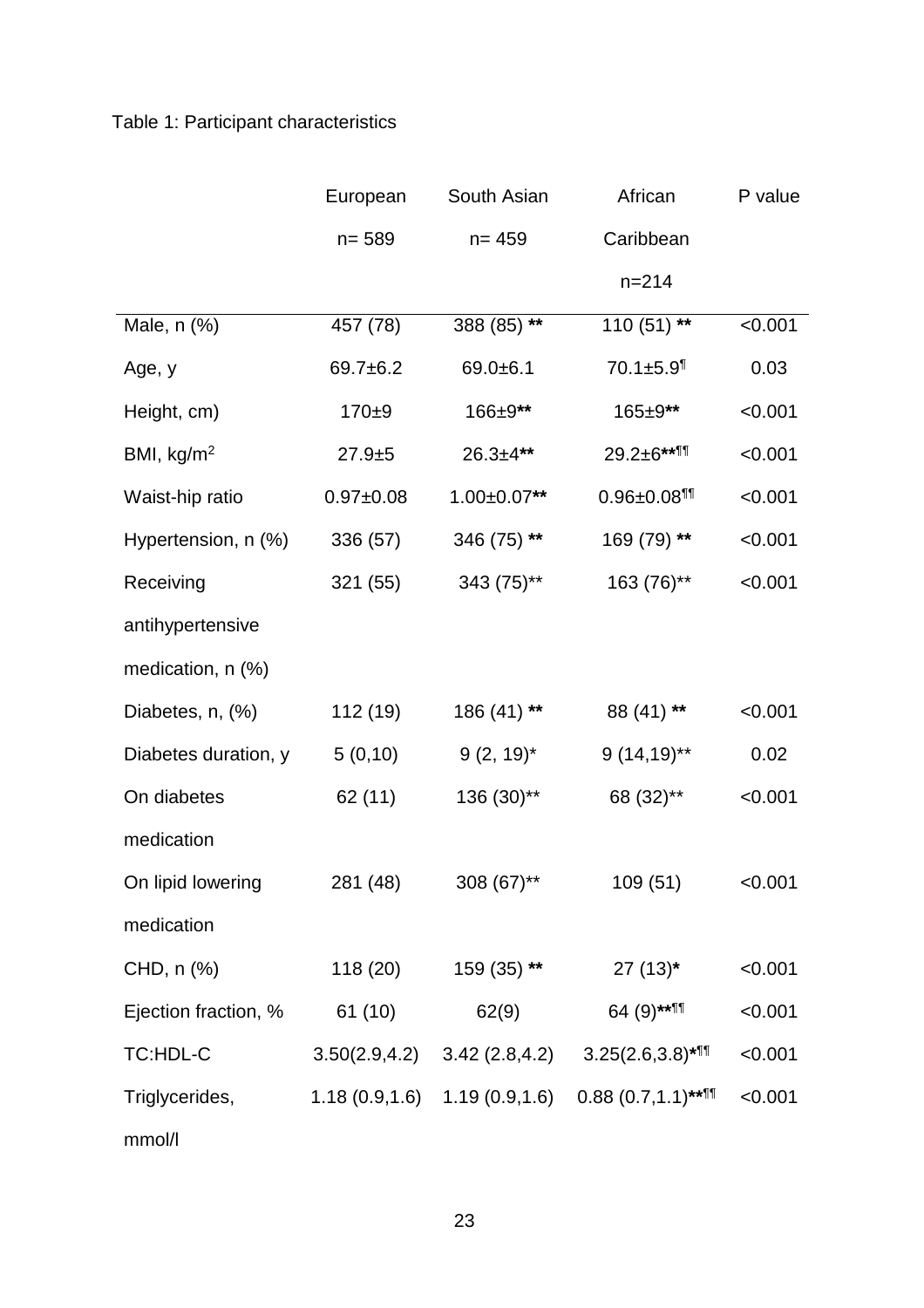| $HbA_{1c}$ , % |              | $5.9(5.6,6.2)$ 6.2 $(5.9,6.9)$ <sup>**</sup> | $6.2(5.9,6.9)$ ** | < 0.001 |
|----------------|--------------|----------------------------------------------|-------------------|---------|
| [mmol/mol]     | [41(38, 44)] | [44(41, 52)]                                 | [44(41, 52)]      |         |
| <b>HOMA-IR</b> |              | $1.10(0.7, 1.7)$ $1.30(0.8, 2.0)$            | 1.00(0.7,1.5)     | 0.3     |
| Smokers, n (%) | 47 (8)       | $18(4)$ **                                   | $12(6)$ ** 11     | < 0.001 |

Data are mean  $\pm$  SD or median ( $25<sup>th</sup>$ -75<sup>th</sup> percentile for skewed data) for numerical data and n (%) for categorical data. BMI, body mass index; HbA1c, glycosylated haemoglobin; HOMA-IR, homeostasis model assessment of insulin resistance; TC:HDL-C, total cholesterol: high density lipoprotein cholesterol ratio. \*p<0.05,\*\*p<0.01 compared to Europeans; ¶ p<0.05, ¶¶ p<0.01 African Caribbeans, compared to South Asians by post-hoc test after ANOVA.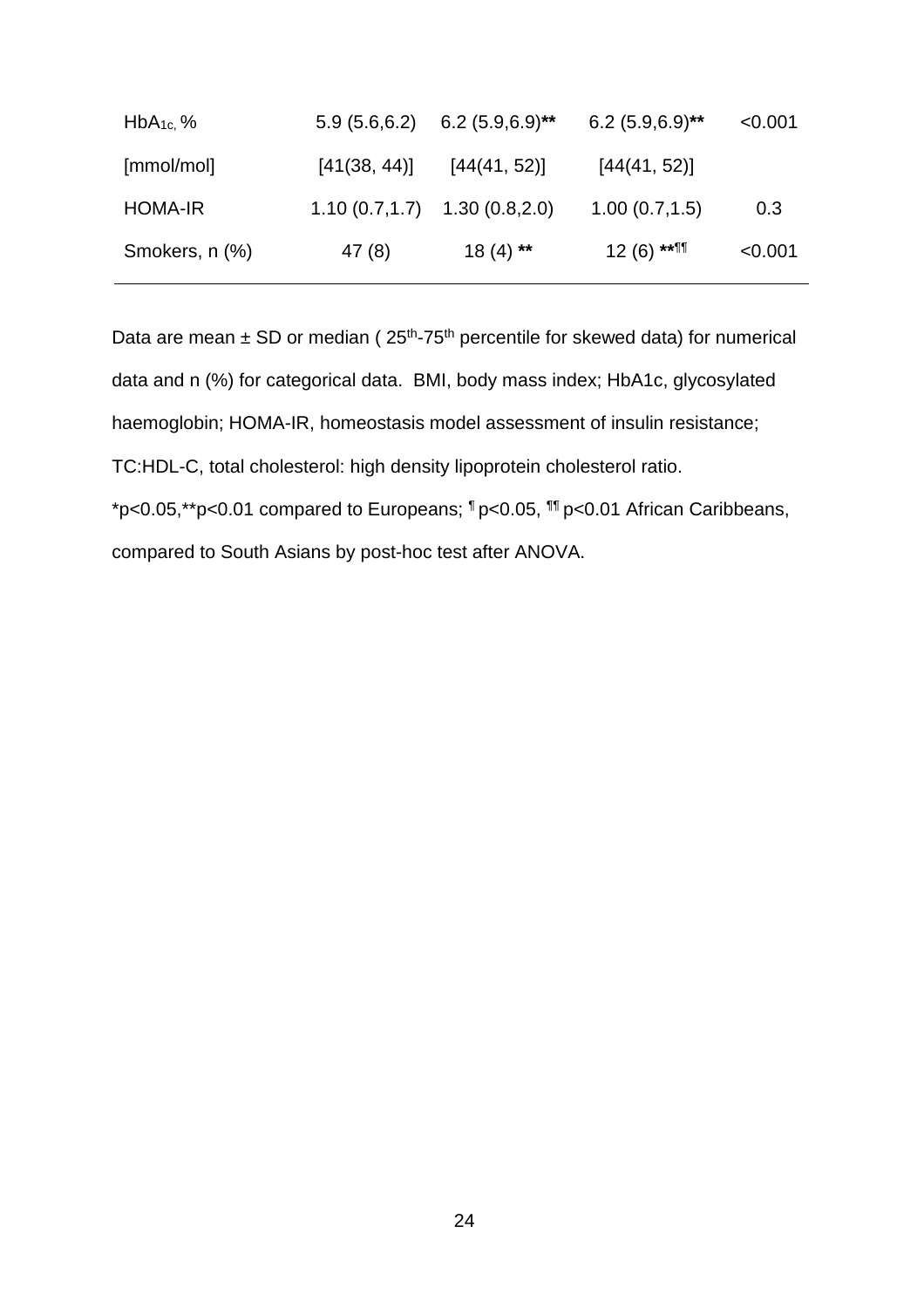| Measure                  | European        | South Asian        | African                         | р             |
|--------------------------|-----------------|--------------------|---------------------------------|---------------|
|                          |                 |                    | Caribbean                       | <b>ANCOVA</b> |
| bSBP, mmHg               | $141.5 \pm 0.7$ | $142.4 \pm 0.8$    | $143.7 \pm 1.1$                 | 0.2           |
|                          |                 |                    |                                 |               |
| DBP, mmHg                | $84.7 \pm 0.4$  | 82.8±0.5**         | 88.0±0.7**11                    | < 0.001       |
|                          |                 |                    |                                 |               |
| bPP, mmHg                | $56.8 + 0.5$    | 59.6±0.6**         | $55.7 \pm 0.9$ <sup>11</sup>    | < 0.001       |
|                          |                 |                    |                                 |               |
| MAP, mmHg                | $104.3 \pm 0.5$ | $103.4 \pm 0.5$    | 106.6±0.8**¶                    | 0.004         |
| HR, bpm                  | $65.1 \pm 0.5$  | $63.3 \pm 0.5^*$   | $62.6 \pm 0.8**$                | 0.005         |
|                          |                 |                    |                                 |               |
| cSBP, mmHg               | $132.1 \pm 0.6$ | $133.5+0.7$        | $134.4 \pm 1.1$                 | 0.1           |
|                          |                 |                    |                                 |               |
| cPP, mmHg                | $46.6 \pm 0.5$  | 58.0±0.6**         | $45.6 \pm 0.9$ <sup>11</sup>    | < 0.001       |
|                          |                 |                    |                                 |               |
| Alx, $%$                 | $29.8 + 0.4$    | 31.8±0.5**         | $29.7 \pm 0.7$ <sup>1</sup>     | < 0.001       |
|                          |                 |                    |                                 |               |
| P <sub>Aug</sub> , mmHg  | $14.5 \pm 0.3$  | $16.5 \pm 0.3**$   | $14.1 \pm 0.5$ <sup>11</sup>    | < 0.001       |
|                          |                 |                    |                                 |               |
| $PP_{Amp}$ , mmHg        | $10.2 + 0.2$    | $9.6 + 0.2$        | $10.1 \pm 0.3$                  | 0.1           |
|                          |                 |                    |                                 |               |
| SVR, MPa $\cdot$ s/m $3$ | $226 \pm 3$     | $244 \pm 3**$      | 236±5 <sup>1</sup>              | < 0.001       |
|                          |                 |                    |                                 |               |
| cPP/SV, mmHg/ml          | $0.86 + 0.01$   | $0.97 \pm 0.02$ ** | $0.80 \pm 0.02$ * <sup>11</sup> | < 0.001       |

# Table 2: Ethnic differences in arterial hemodynamics, stiffness and load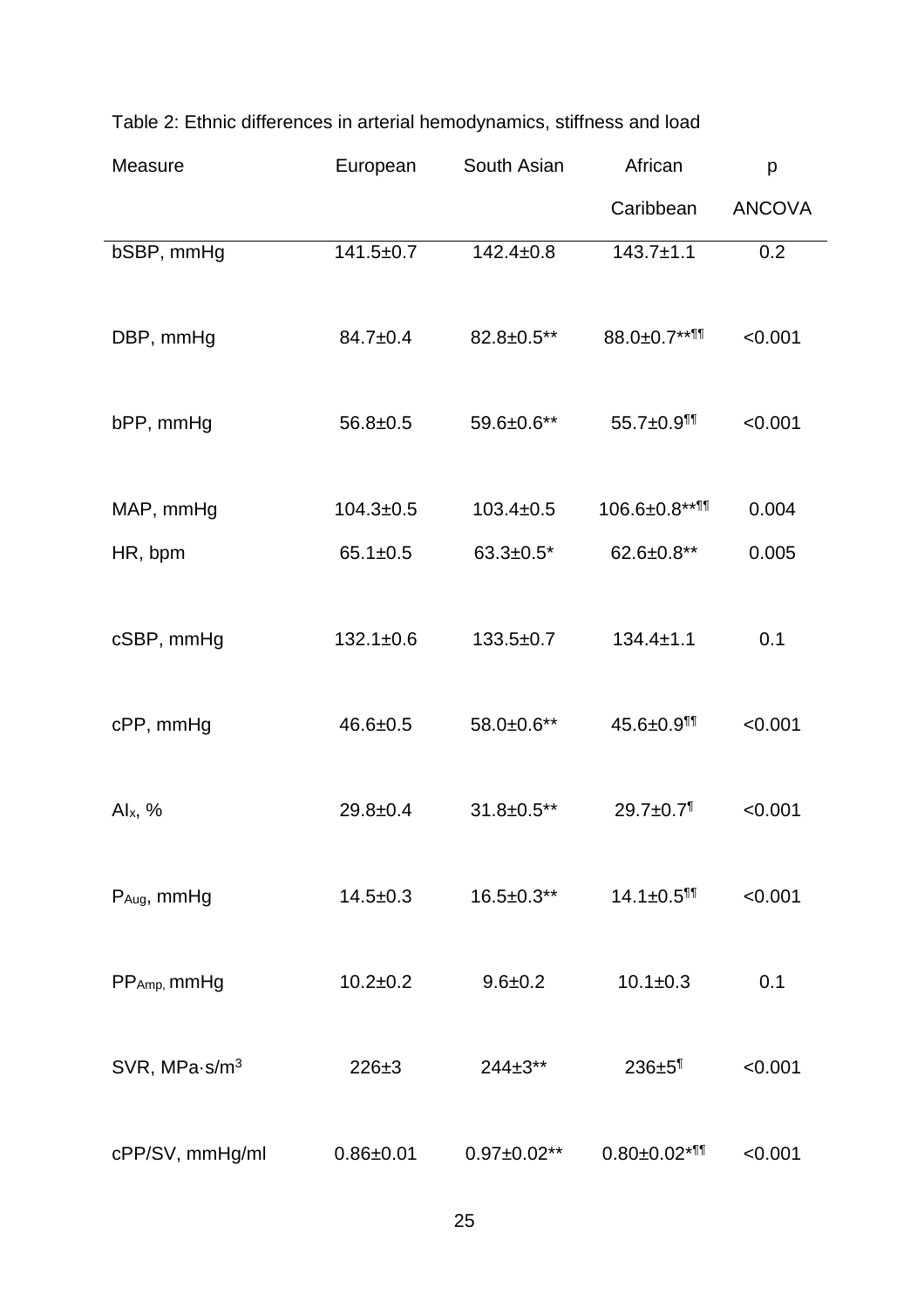| $E_a$ , mmHg/ml      | $2.29 \pm 0.03$ | $2.48 \pm 0.03**$ | $2.28 \pm 0.05$ <sup>1</sup> | 0.004 |
|----------------------|-----------------|-------------------|------------------------------|-------|
| In cfPWV,            | $2.40 \pm 0.01$ | $2.39+0.01$       | $2.36 \pm 0.02$              | 0.3   |
| [geometric mean] m/s | [11.5]          | [11.3]            | [10.9]                       |       |

Data are mean  $\pm$  SE adjusted for age and sex. [brachial systolic (bSBP) and diastolic (DBP) blood pressure, brachial pulse pressure (bPP), mean arterial pressure (MAP), Heart rate (HR), central systolic BP (cSBP), central pulse pressure (cPP), augmentation index  $(Al_x)$ , augmentation pressure  $(P_{aug})$ , central to brachial pulse pressure amplification (PPAmp), Systemic vascular resistance (SVR), Arterial stiffness/elasticity coefficient,( cPP/SV), total arterial elastance (Ea), carotid to femoral pulse wave velocity (cfPWV). \*p<0.05,\*\*p<0.01 compared to Europeans; ¶ p<0.05, ¶¶ p<0.01 African Caribbeans, compared to South Asians by post-hoc test after ANOVA.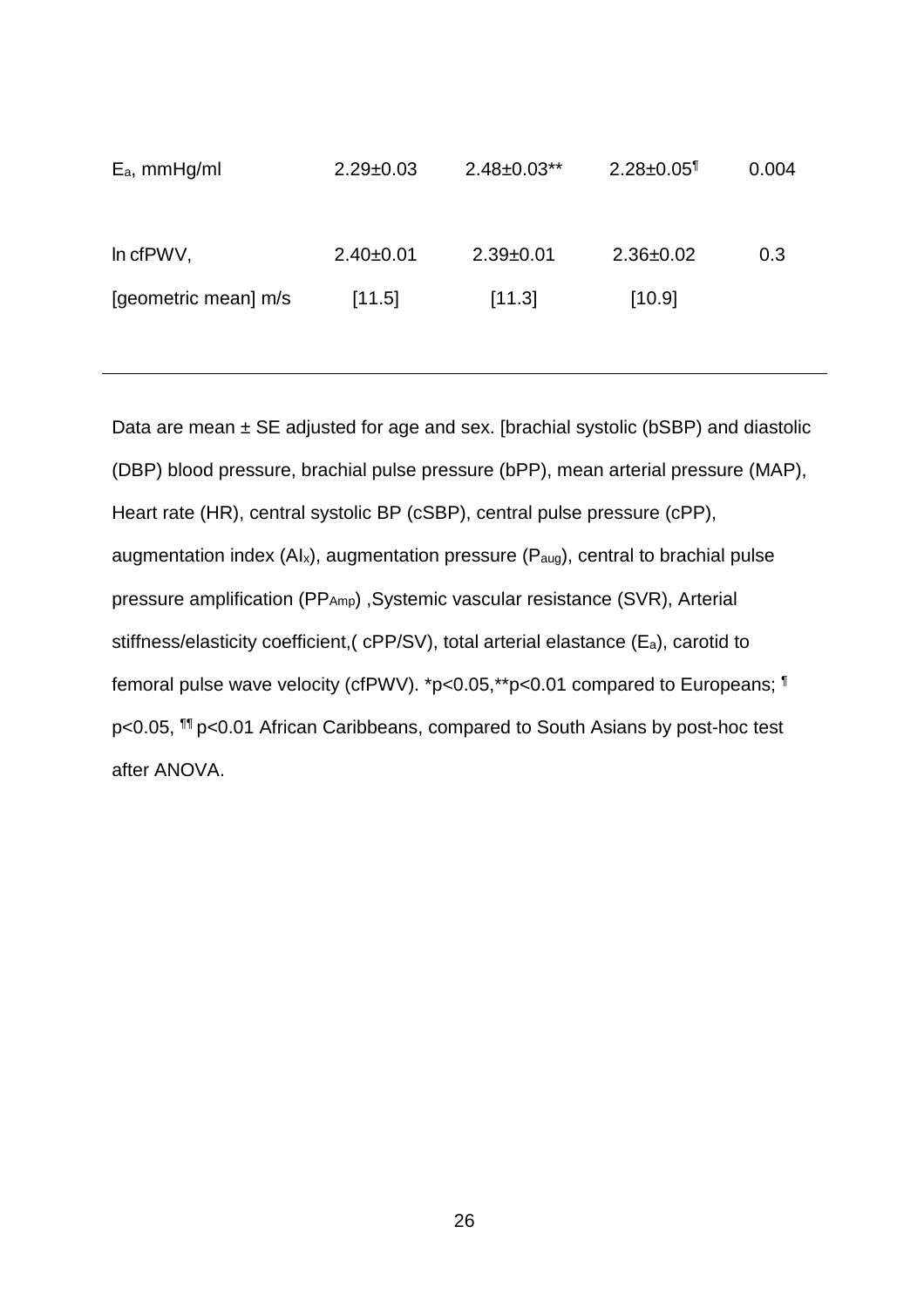Table 3: Ethnic differences in arterial hemodynamics, stiffness and load after multivariable adjustment.

| Measure                  | European        | South Asian        | African                         | p             |
|--------------------------|-----------------|--------------------|---------------------------------|---------------|
|                          |                 |                    | Caribbean                       | <b>ANCOVA</b> |
| bSBP, mmHg               | $142.3 + 0.4$   | $142.5 + 0.4$      | 140.4±0.6**¶                    | 0.02          |
| DBP, mmHg                | $84.3 \pm 0.2$  | $84.1 \pm 0.2$     | $86.3 \pm 0.3$ ** $\P$          | < 0.0001      |
| bPP, mmHg                | $58.1 \pm 0.5$  | $58.4 \pm 0.6$     | $54.1 \pm 0.8***$               | 0.0001        |
| cSBP, mmHg               | $133.1 \pm 0.3$ | $133.7+0.3$        | 131.0±0.5**11                   | < 0.0001      |
| cPP, mmHg                | $48.1 \pm 0.4$  | $48.8 \pm 0.5$     | $43.8 \pm 0.7***$               | < 0.0001      |
| Alx, $%$                 | $30.6 \pm 0.3$  | $31.3 + 0.4$       | $29.0 \pm 0.6$ * <sup>11</sup>  | 0.004         |
| P <sub>Aug</sub> , mmHg  | $15.4 \pm 0.2$  | $15.9 + 0.3$       | $13.1 \pm 0.4***$ <sup>11</sup> | < 0.0001      |
| PP <sub>Amp</sub> , mmHg | $10.0 + 0.2$    | $9.6 + 0.2$        | $10.3 + 0.3$ <sup>1</sup>       | 0.1           |
| $SVR*$ , MPa $s/m3$      | $228 + 3$       | $244 \pm 3**$      | $232 + 5$                       | 0.004         |
|                          |                 |                    |                                 |               |
| cPP/SV, mmHg/ml          | $0.88 + 0.01$   | $0.95 \pm 0.02$ ** | $0.79 \pm 0.02$ **              | < 0.0001      |
|                          |                 |                    |                                 |               |
| E <sub>a</sub> , mmHg/ml | $2.29 \pm 0.03$ | $2.47 \pm 0.03$ ** | $2.27 \pm 0.05$ <sup>11</sup>   | 0.0006        |
| Log <sub>n</sub> cfPWV,  | $2.40+0.01$     | $2.38 + 0.02$      | $2.35 \pm 0.02$                 | 0.2           |
| [geometric mean] m/s     | [11.6]          | [11.3]             | [11.0]                          |               |
|                          |                 |                    |                                 |               |

Data are mean  $\pm$  SE adjusted for age, sex, height, waist hip ratio, mean arterial pressure, antihypertensive treatment, heart rate, total:high density lipoprotein cholesterol, diabetes, HOMA-IR ,diagnosed coronary heart disease and smoking. ¥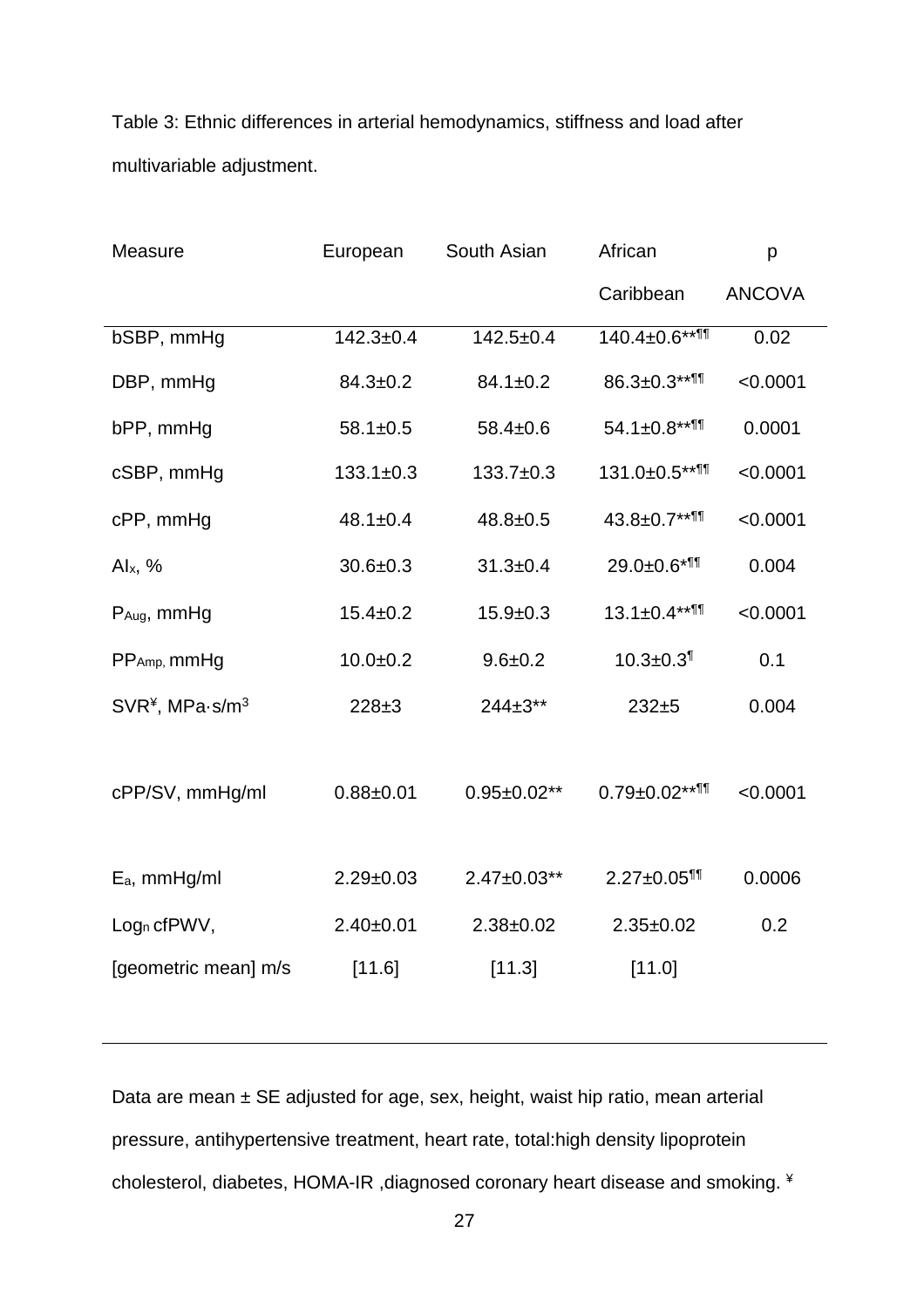mean arterial pressure omitted from model. Abbreviations as in table 2.

\*p<0.05,\*\*p<0.01 compared to Europeans ; ¶ p<0.05, ¶¶ p<0.01 African Caribbeans,

compared to South Asians by post-hoc test after multivariable regression.

Table 4: Symbolic summary table comparing cardiovascular risk parameters in South Asians and African Caribbeans to Europeans

|                   | Age and sex adjusted |           | Fully adjusted |           |
|-------------------|----------------------|-----------|----------------|-----------|
|                   | South                | African   | South          | African   |
|                   | Asian                | Caribbean | Asian          | Caribbean |
| <b>Diabetes</b>   |                      |           |                |           |
| <b>CHD</b>        |                      |           |                |           |
| <b>Stroke</b>     |                      |           |                |           |
| Hypertension      |                      |           |                |           |
| bSBP/cSBP         |                      |           |                |           |
| <b>DBP</b>        |                      |           |                |           |
| <b>MAP</b>        |                      |           |                |           |
| bPP/cPP           |                      |           |                |           |
| Alx               |                      |           |                |           |
| P <sub>Aug</sub>  |                      |           |                |           |
| PP <sub>Amp</sub> |                      |           |                |           |
| <b>SVR</b>        |                      |           |                |           |
| cPP/SV            |                      |           |                |           |
| $E_{a}$           |                      |           |                |           |
| cfPWV             |                      |           |                |           |

Fully adjusted model: age, sex, height, waist hip ratio, mean arterial pressure, antihypertensive treatment, heart rate, total:high density lipoprotein cholesterol, diabetes, HOMA-IR, diagnosed coronary heart disease and smoking. Abbreviations as in table 2